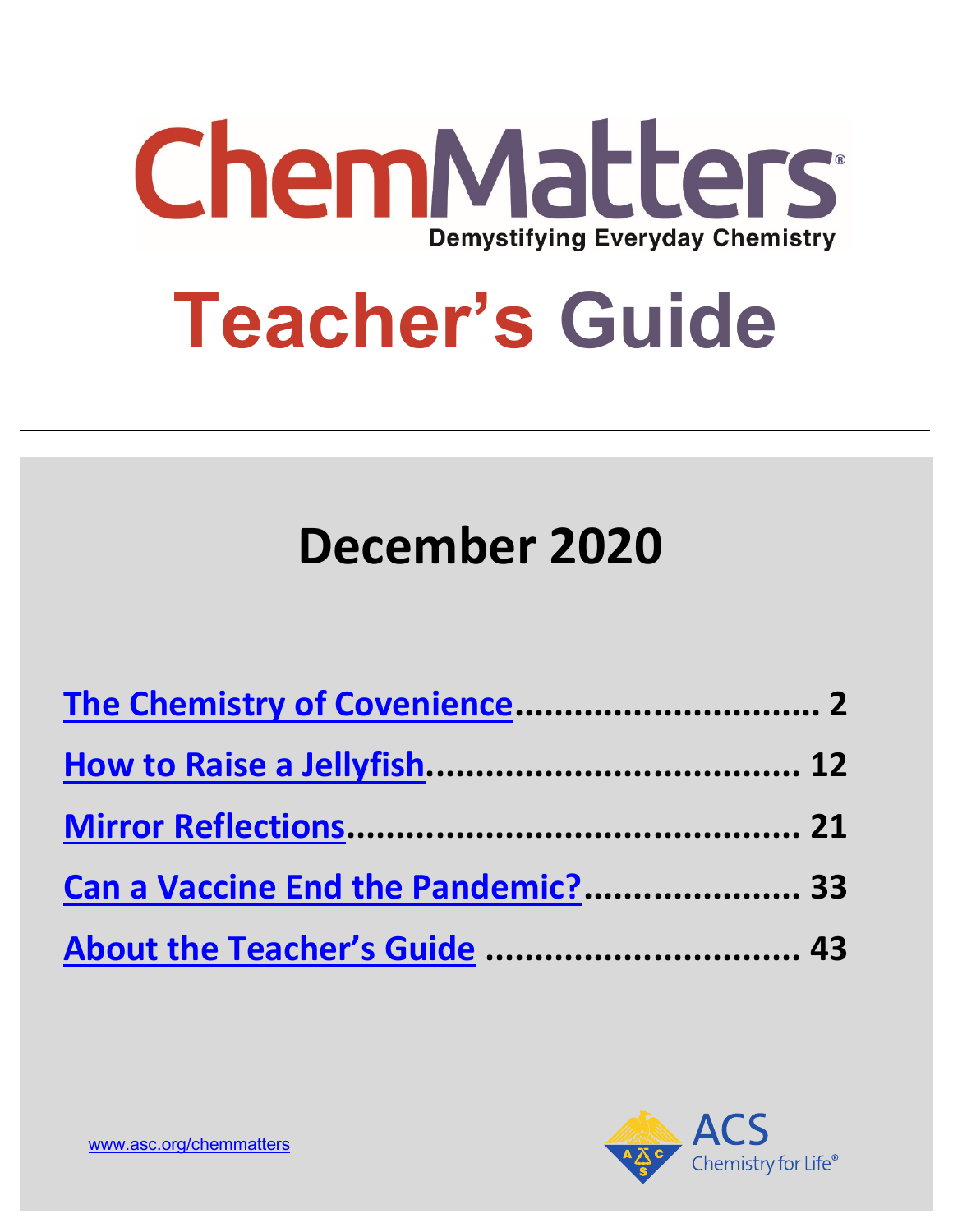

# **Teacher's Guide**

# <span id="page-1-0"></span>**The Chemistry of Convenience**

# *December 2020*

# **Table of Contents**

### *[Anticipation Guide 3](#page-2-0)*

Activate students' prior knowledge and engage them before they read the article.

### *[Reading Comprehension Questions](#page-3-0) 4*

These questions are designed to help students read the article (and graphics) carefully. They can help the teacher assess how well students understand the content and help direct the need for follow-up discussions and/or activities. You'll find the questions ordered in increasing difficulty.

### *[Graphic Organizer](#page-4-0) 6*

This helps students locate and analyze information from the article. Students should use their own words and not copy entire sentences from the article. Encourage the use of bullet points.

### *[Answers](#page-6-0) 7*

Access the answers to reading comprehension questions and a rubric to assess the graphic organizer.

### *[Additional Resources](#page-8-0) 9*

Here you will find additional labs, simulations, lessons, and project ideas that you can use with your students alongside this article.

2

### *[Chemistry Concepts, Standards, and Teaching Strategies](#page-9-0) 10*

**ChemMatters** 

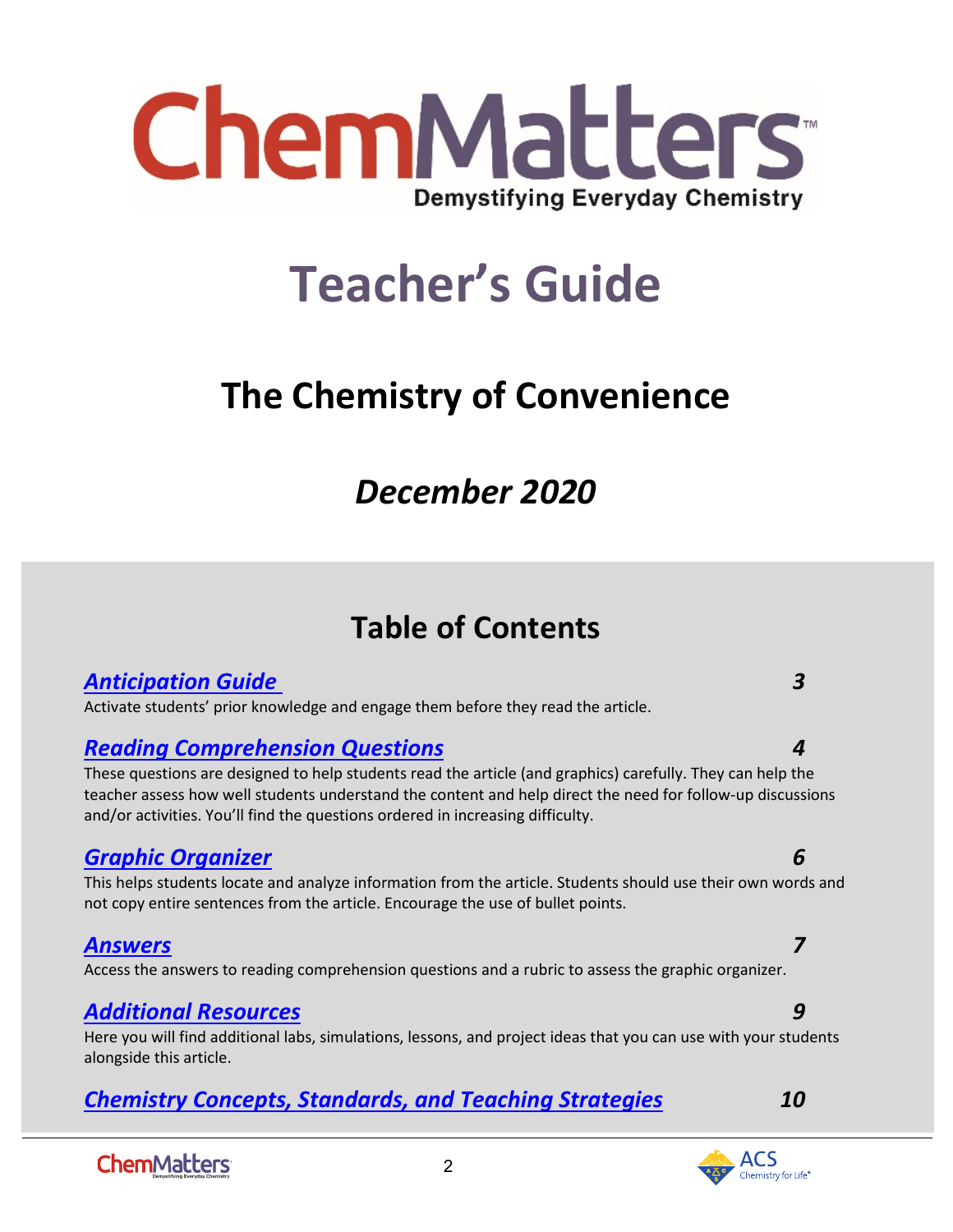# <span id="page-2-0"></span>**Anticipation Guide**

Name:

**Directions:** *Before reading the article***,** in the first column, write "A" or "D," indicating your **A**greement or **D**isagreement with each statement. Complete the activity in the box.

As you read, compare your opinions with information from the article. In the space under each statement, cite information from the article that supports or refutes your original ideas.

| Me | <b>Text</b> | <b>Statement</b>                                                                                                       |
|----|-------------|------------------------------------------------------------------------------------------------------------------------|
|    |             | 1. PFAS (polyfluoroalkyl) substances are synthetic.                                                                    |
|    |             | 2. All synthetic chemicals are harmful.                                                                                |
|    |             | 3. PFAS contain oxygen, nitrogen, carbon, and fluorine atoms.                                                          |
|    |             | The covalent bond formed between carbon and fluorine is one of the strongest<br>4.<br>single bonds in nature.          |
|    |             | The covalent bond between carbon and fluorine is longer than other covalent<br>5.<br>bonds.                            |
|    |             | PFAS can cause health problems in several different human body systems.<br>6.                                          |
|    |             | 7. A huge amount of data must be collected in lab experiments to make predictions<br>about how PFAS move in our bodies |
|    |             | Filtering out PFAS molecules from water is fairly easy with common filtration<br>8.<br>technology.                     |
|    |             | 9. An ordinary incinerator can destroy PFAS molecules.                                                                 |
|    |             | 10. A few specific PFAS can no longer be manufactured in the U.S.                                                      |

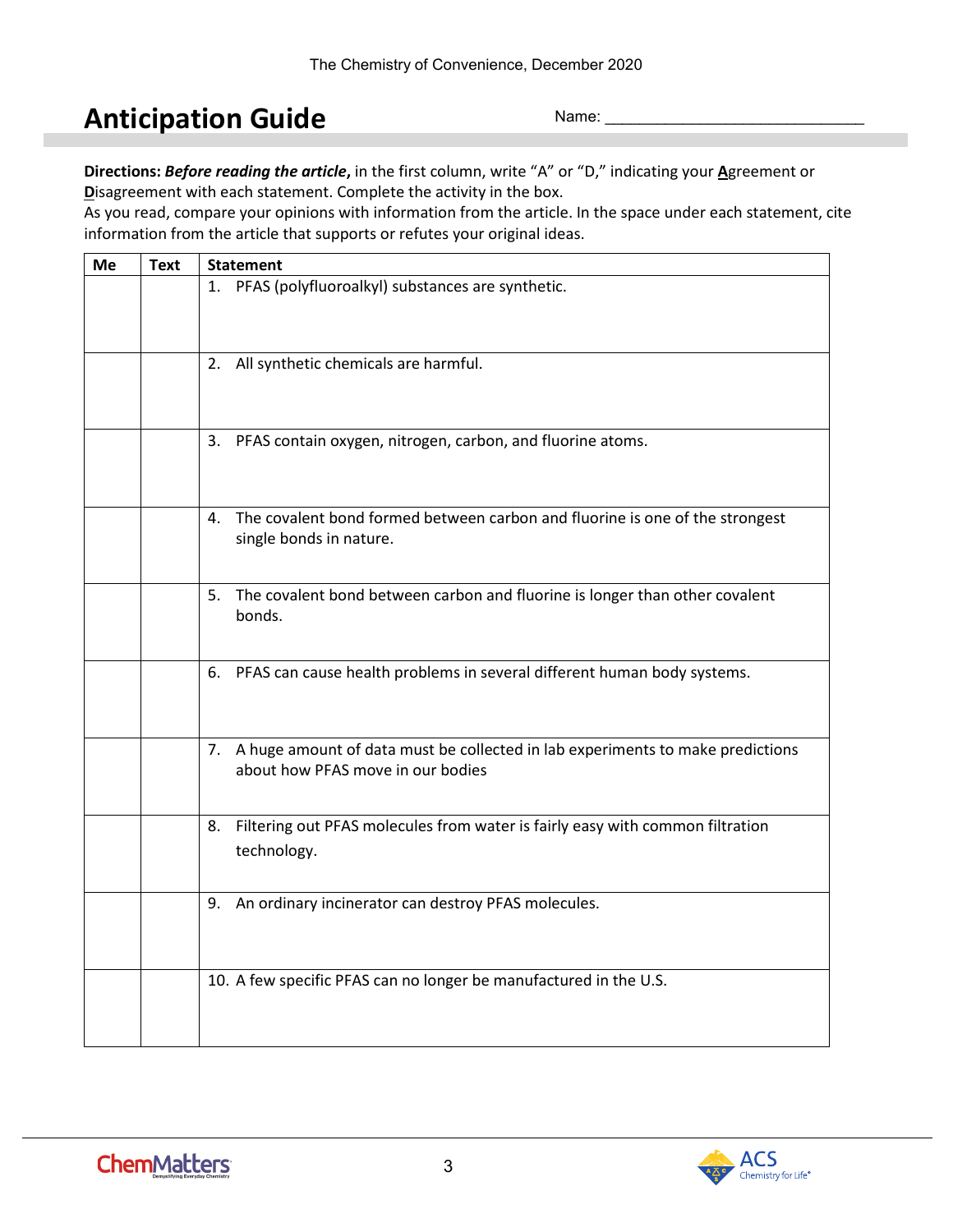# <span id="page-3-0"></span>**Student Reading Comprehension Questions**

Name:

**Directions**: Use the article to answer the questions below.

- 1. Which two elements are present in every polyfluoroalkyl (PFAS) compound?
- 2. What are some primary uses of PFAS chemicals?
- 3. Why do PFAS compounds remain for a long time in the environment? What specific types of bonds cause PFAS compounds to be known as "forever chemicals"?
- 4. PFAS chemicals are considered to be inert and thus do not react with other chemicals in the body. The effects of PFAS chemicals accumulating in the body are not yet fully understood, but what are some potential health risks associated with PFAS chemicals in the body mentioned in the article?
- 5. What are some ways scientists are having success removing PFAS chemicals from the environment?
- 6. PFAS durability, inertness, and water/oil repelling properties have made the compounds extremely popular. Examine the structure of  $C_7H_{15}COOH$  on page 6 of the article. What characteristics of the structure make  $C_7H_{15}$ COOH an excellent choice for outerwear clothing?
- 7. Examine the electronegativity trends on the periodic table on page 6 of the article. Electronegativity tends to decrease as you move down columns on the table and increases as you move across a row. Explain the trends in electronegativity based on your knowledge of periodic trends and the atom.
- 8. The table on page 7 of the article indicates the bond energy of various binary chemical bonds. The article explains how an increased electronegativity difference results in an electrostatic attraction and a shorter, stronger covalent bond. Why do you suppose the F-F bond energy is significantly lower than the O-O bond energy even though fluorine is smaller than oxygen and can form a shorter bond? (Note: since these bonds are diatomic, the electronegativity difference in each bond is zero.)

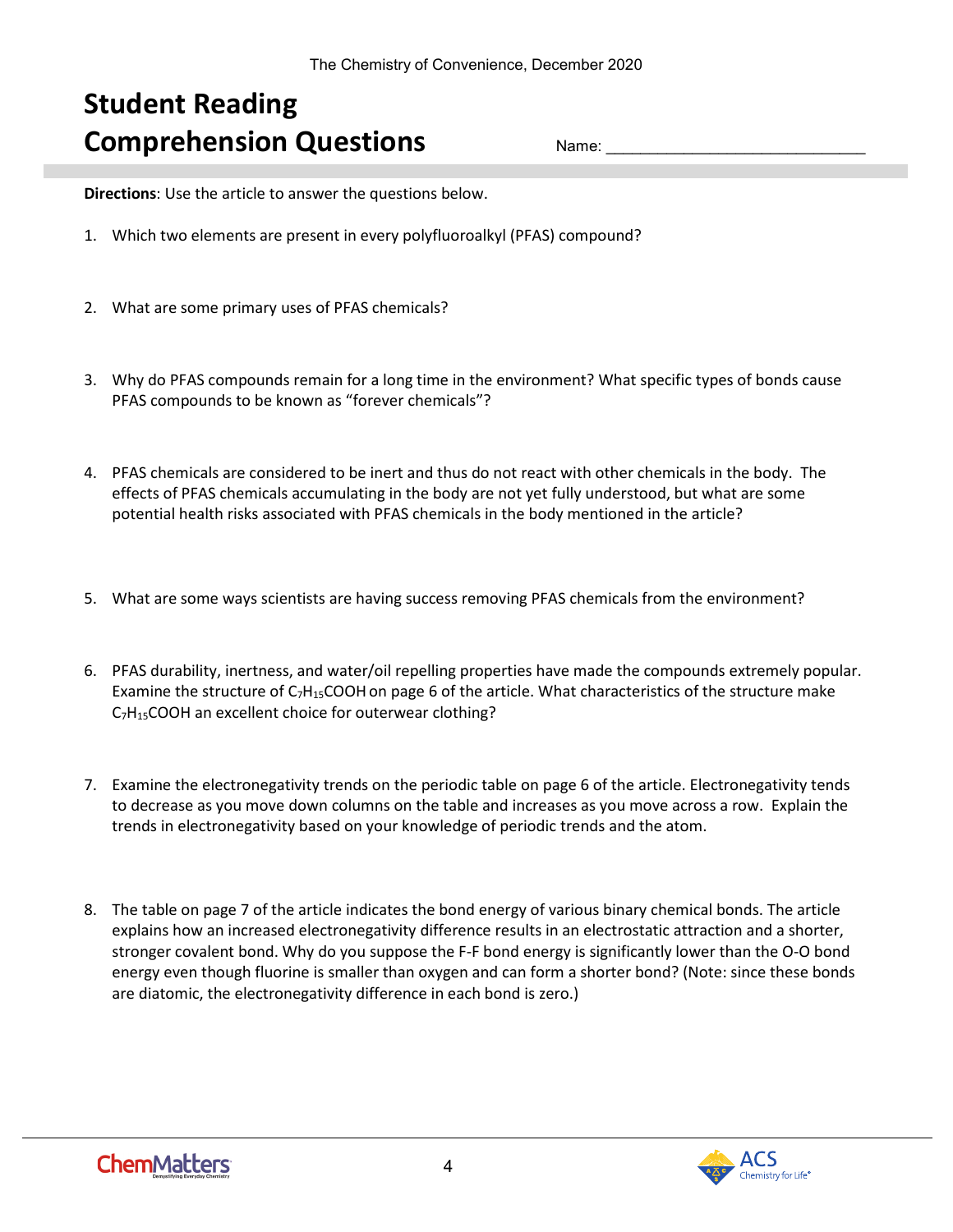### **Student Reading Comprehension Questions, cont.**

### **Questions for Further Learning**

### *Write your answers on another piece of paper if needed.*

1. Regulations have been put into place that have helped limit the accumulation of PFAS in the environment. The best method of preventing PFAS compounds from entering the environment is to avoid, if possible, using materials that contain "forever chemicals." Identify 3 items that you use daily that contain PFAS compounds and attempt to find PFAS free alternatives to these items.

<span id="page-4-0"></span>2. Create a public service announcement about the dangers of PFAS compounds accumulating in the environment in hopes convincing individuals to limit their exposure and use of PFAS compounds. You may use a YouTube video, Infographic, TikTok, or Twitter to present your announcement. In the video, inform the public about PFAS compounds and their uses, the dangers of PFAS compounds, and how limit exposure/use of PFAS compounds.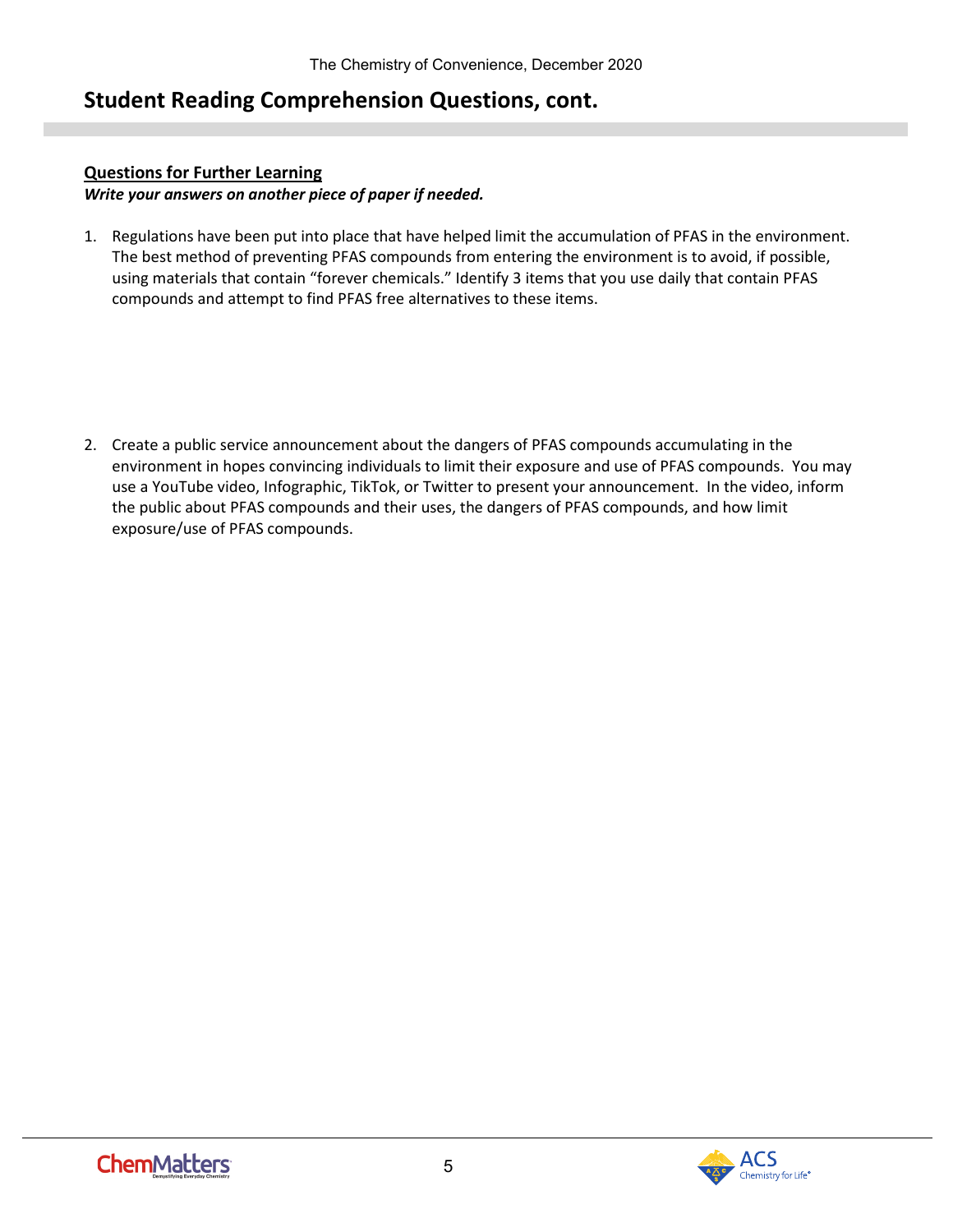# **Graphic Organizer**

Name:

**Directions**: As you read, complete the graphic organizer below to describe how the chemistry terms relate to the chemistry of PFAS.

| <b>Chemistry Term</b>  | Relate to the chemistry of PFAS |
|------------------------|---------------------------------|
| Hydrophilic            |                                 |
| <b>Covalent bond</b>   |                                 |
| Electronegativity      |                                 |
| <b>Bond energy</b>     |                                 |
| Inert                  |                                 |
| <b>Predictions</b>     |                                 |
| <b>Reverse osmosis</b> |                                 |

**Summary:** Write a one-sentence summary (15 words or less) about the chemistry of PFAS.

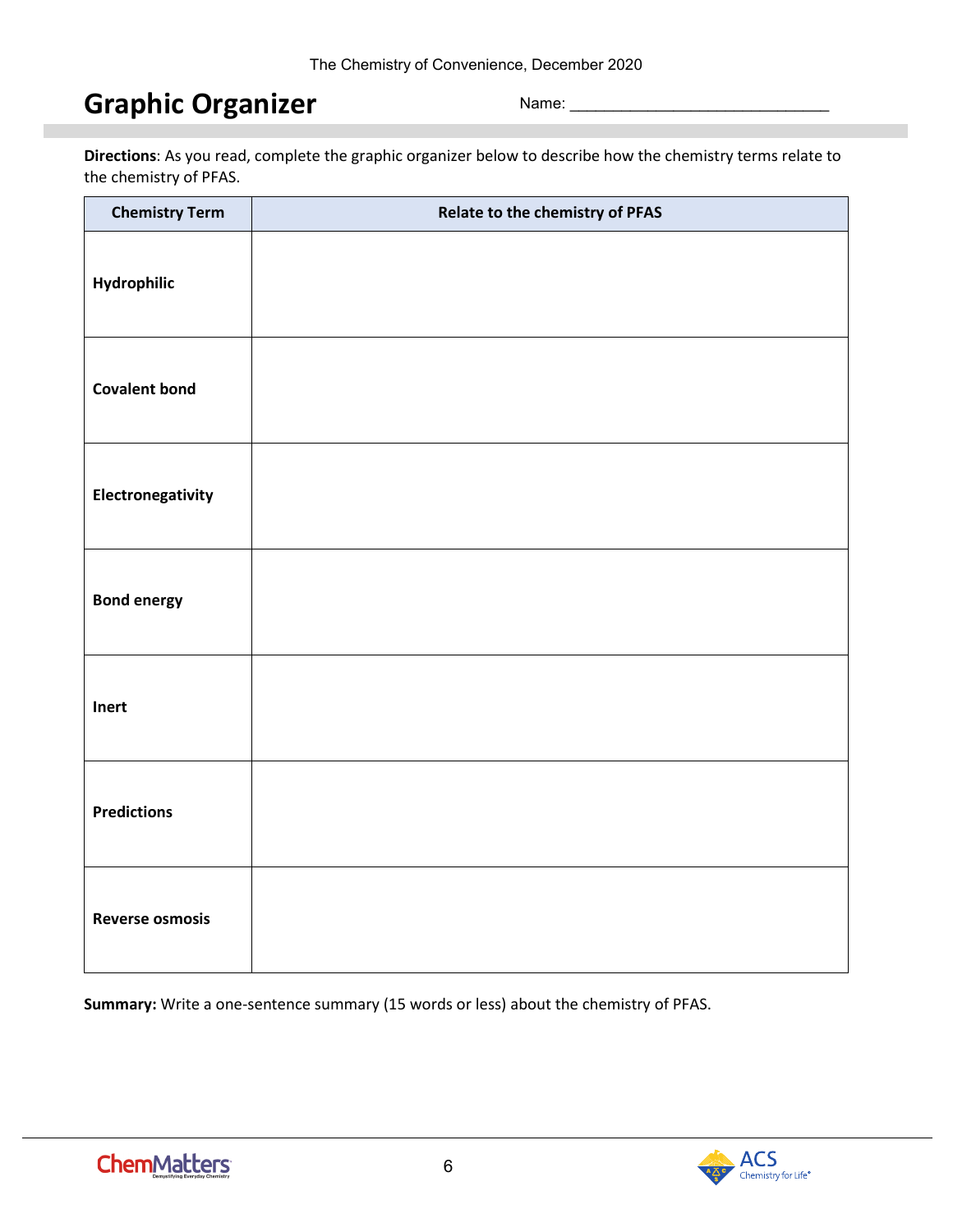# <span id="page-6-0"></span>**Answers to Reading Comprehension Questions & Graphic Organizer Rubric**

- **1. Which two elements are present in every polyfluoroalkyl (PFAS) compound?**  *Carbon (C) and fluorine (F) are present in every PFAS compound.*
- **2. What are some primary uses of PFAS chemicals?** *Water resistant/repellent clothes, non-stick cookware, and food wrappers.*
- **3. Why do PFAS compounds remain for a long time in the environment? What specific types of bonds cause PFAS compounds to be known as "forever chemicals"?** *The carbon to fluorine bonds are very strong due to the large electronegativity different between carbon and fluorine, which causes a permanent net dipole and strong electrostatic attraction between the two atoms. This strong attraction causes a short, strong bond between the atoms and gives PFAS compounds their*

*durable properties.* 

- **4. PFAS chemicals are considered to be inert and thus do not react with other chemicals in the body. The effects of PFAS chemicals accumulating in the body are not yet fully understood, but what are some potential health risks associated with PFAS chemicals in the body mentioned in the article?** *Health concerns associated with PFAS chemicals inside the body include pregnancy complications, kidney and testicular cancer, liver damage, and asthma.*
- **5. What are some ways scientists are having success removing PFAS chemicals from the environment?** *Water chemists have been able to remove PFAS from water sources through filtration methods such as activated carbon and reverse osmosis.*
- **6. PFAS durability, inertness, and water/oil repelling properties have made the compounds extremely popular. Examine the structure of C7H15COOHon page 6 of the article. What characteristics of the structure make C7H15COOH an excellent choice for outerwear clothing?**

*C7H15COOH(perfluorooctanoic acid) has a large non-polar or hydrophobic portion of the molecule which will repel water which is a desirable characteristic of outerwear clothing. Polar compounds such as water, like and dissolve in other polar compounds. Non-polar compounds such as oil, like and dissolve in other nonpolar compounds.* 

**7. Examine the electronegativity trends on the periodic table on page 6 of the article. Electronegativity tends to decrease as you move down columns on the table and increases as you move across a row. Explain the trends in electronegativity based on your knowledge of periodic trends and the atom.** 

*Electronegativity decreases as you move down a column on the table because additional energy levels are added to the atom. Additional energy levels cause valence electrons to be further from the nucleus and experience more shielding from inner electrons which limits the atoms ability to attract bonding pairs of electrons. Electronegativity increases across a row due to the fact that valence electrons are at the same distance from the nucleus (same energy level), however additional protons are added to the nucleus you move across a row increasing the effective nuclear charge and increasing the atoms ability to attract electrons in a bond.* 

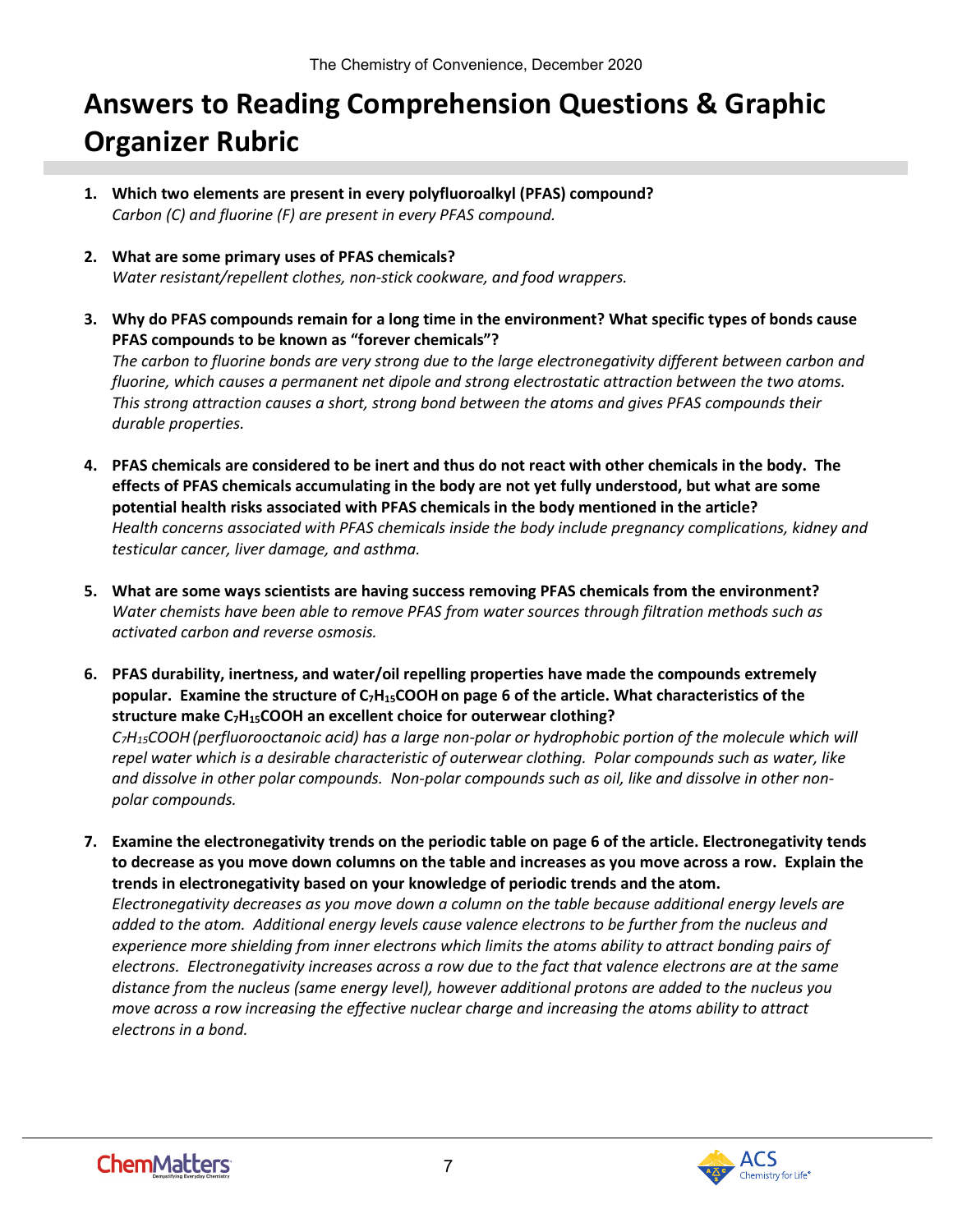**8. The table on page 7 of the article indicates the bond energy of various binary chemical bonds. The article explains how an increased electronegativity difference results in an electrostatic attraction and a shorter, stronger covalent bond. Why do you suppose the F-F bond energy is significantly lower than the O-O bond energy even though fluorine is smaller than oxygen and can form a shorter bond? (Note: since these bonds are diatomic, the electronegativity difference in each bond is zero.)**

*The fluorine to fluorine bond is a single bond while the oxygen to oxygen bond is a double bond. Double bonds tend to be shorter in length and have higher bond energy compared to single bonds because an extra shared pair of electrons needs to be separated.* 

### **Questions for Further Learning**

**1. Regulations have been put into place that have helped limit the accumulation of PFAS in the environment. The best method of preventing PFAS compounds from entering the environment is to avoid, if possible, using materials that contain "forever chemicals." Identify 3 items that you use daily that contain PFAS compounds and attempt to find PFAS free alternatives to these items.** 

*Student answers will vary. Example: Using PFAS free take-out containers or Teflon free cookware.* 

**2. Create a public service announcement about the dangers of PFAS compounds accumulating in the environment in hopes convincing individuals to limit their exposure and use of PFAS compounds. You may use a YouTube video, Infographic, TikTok, or Twitter to present your announcement. In the video, inform the public about PFAS compounds and their uses, the dangers of PFAS compounds, and how limit exposure/use of PFAS compounds.** 

*Student answers will vary.*

### **Graphic Organizer Rubric**

If you use the Graphic Organizer to evaluate student performance, you may want to develop a grading rubric such as the one below.

| <b>Score</b> | <b>Description</b> | Evidence                                                               |
|--------------|--------------------|------------------------------------------------------------------------|
| 4            | Excellent          | Complete; details provided; demonstrates deep understanding.           |
| 3            | Good               | Complete; few details provided; demonstrates some understanding.       |
|              | Fair               | Incomplete; few details provided; some misconceptions evident.         |
|              | Poor               | Very incomplete; no details provided; many misconceptions evident.     |
| 0            | Not acceptable     | So incomplete that no judgment can be made about student understanding |

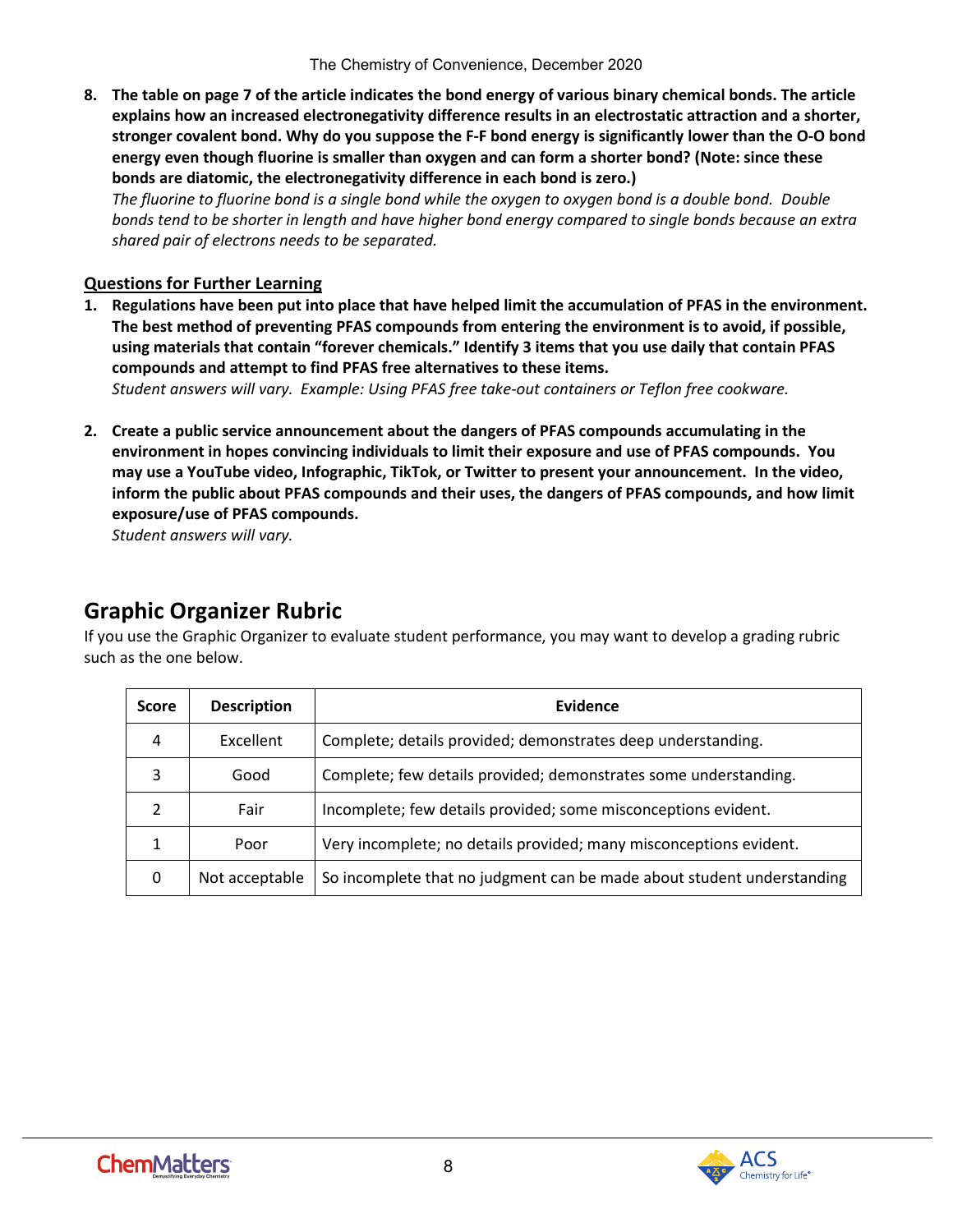# <span id="page-8-0"></span>**Additional Resources**

### **Labs and demos**

**Periodic Table Trends:** In this lesson, students will investigate trends of the periodic table. <https://teachchemistry.org/classroom-resources/periodic-table-trends>

### **Simulations**

**Periodic Trends: Ionization Energy, Atomic Radius & Ionic Radius:** In this simulation, students can investigate the periodic trends of atomic radius, ionization energy, and ionic radius. By choosing elements from the periodic table, atoms can be selected for a side by side comparison and analysis. <https://teachchemistry.org/classroom-resources/periodic-trends-simulation>

### **Lessons and lesson plans**

**Making Connections between Electronegativity, Molecular Shape, and Polarity:** In this activity, students will find the electronegativity values of a variety of elements, draw the Lewis structures of select molecules that are made with those elements, and identify the molecular shape of each molecule. [https://teachchemistry.org/classroom-resources/making-connections-between-electronegativity-molecular](https://teachchemistry.org/classroom-resources/making-connections-between-electronegativity-molecular-shape-and-polarity)[shape-and-polarity](https://teachchemistry.org/classroom-resources/making-connections-between-electronegativity-molecular-shape-and-polarity)

**Bond Polarity Modeling Activity:** Students will kinesthetically demonstrate the use of electronegativity in determining covalent bond types. <https://teachchemistry.org/periodical/issues/may-2019/modeling-polarity>

**AACT Chemical Bonding Unit Plan:** The AACT high school classroom resource library has everything you need to put together a unit plan for your classroom: lessons, activities, labs, projects, videos, simulations, and animations.<https://teachchemistry.org/classroom-resources/chemical-bonding-unit-plan>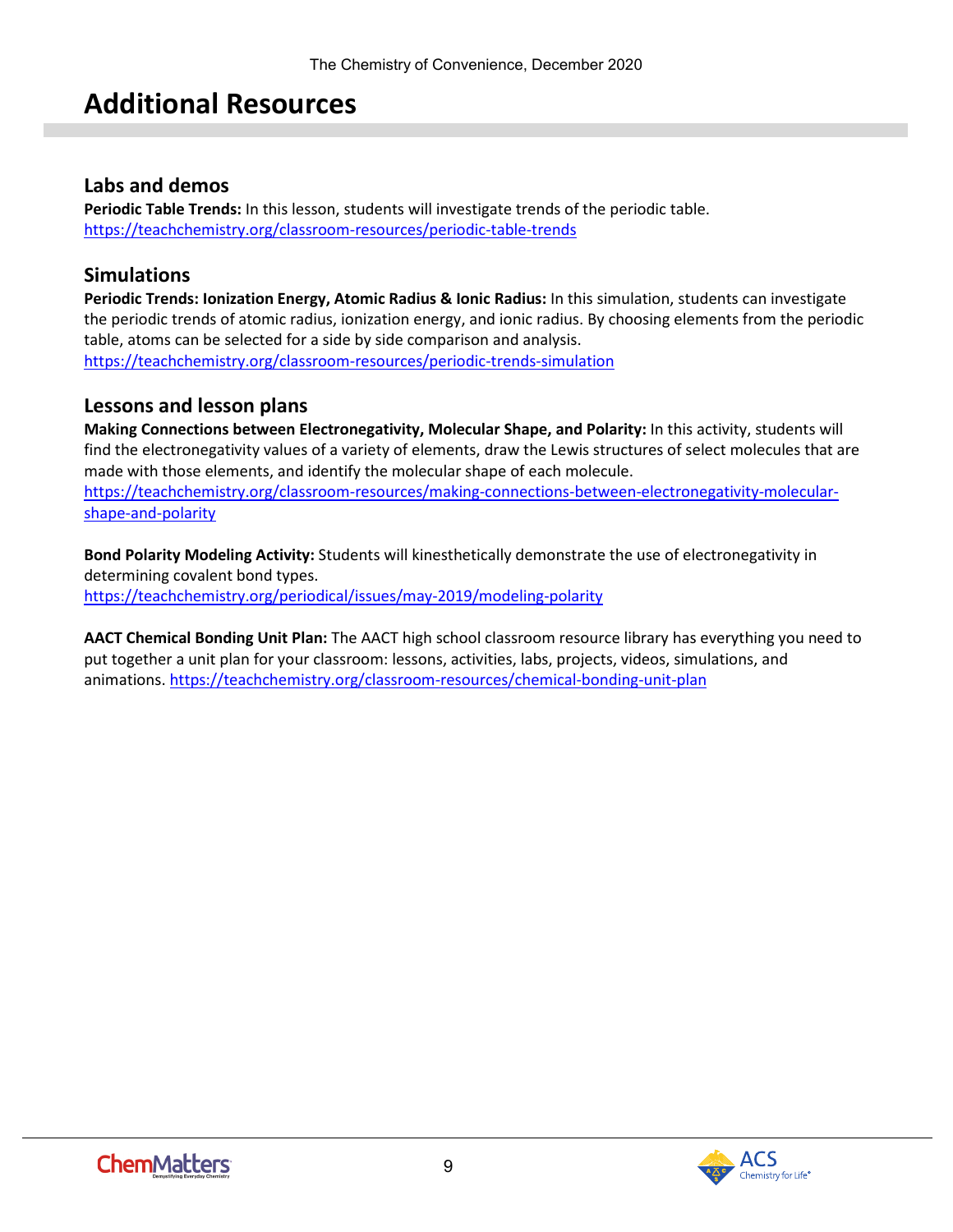# <span id="page-9-0"></span>**Chemistry Concepts, Standards, and Teaching Strategies**

### **Connections to Chemistry Concepts**

The following chemistry concepts are highlighted in this article:

- Molecules & bonding
- Molecular structure
- Intermolecular forces
- Electronegativity

### **Correlations to Next Generation Science Standards**

This article relates to the following performance expectations and dimensions of the NGSS:

### **HS-PS1-3**

Plan and conduct an investigation to gather evidence to compare the structure of substances at the bulk scale to infer the strength of electrical forces between particles.

### **HS-ETS1-3**

Evaluate a solution to a complex real-world problem based on prioritized criteria and tradeoffs that account for a range of constraint, including cost, safety, reliability, and aesthetics, as well as possible social, cultural, and environmental impacts.

### **Disciplinary Core Ideas:**

- PS1.A: Structure and Properties of Matter
- ETS1.C: Optimizing the Design Solution

### **Crosscutting Concepts:**

- Cause and Effect: Mechanism and explanation.
- Structure and Function

### **Science and Engineering Practices:**

- Analyzing and interpreting data
- Constructing explanations and designing solutions

### **Nature of Science:**

• Science addresses questions about the natural and material world.

### **Correlations to Common Core State Standards**

See how *ChemMatters* correlates to the **[Common Core State Standards](https://www.acs.org/content/acs/en/education/resources/highschool/chemmatters/teachers-guide.html)** at www.acs.org/chemmatters.

### **Teaching Strategies**

Consider the following tips and strategies for incorporating this article into your classroom:

- **Alternative to Anticipation Guide:** Before reading, ask students how innovative products may harm people and the environment. Also, ask them how strong they think the bonds between atoms might be in products that remain in the environment for a long time. As they read, students can find information to confirm or refute their original ideas.
- After they read, ask students what they learned about PFAS and how they will use their new understanding.
- "Open for Discussion: A Balancing Act" in this month's issue (page 4) has important information about how the benefits and potential risks of products are analyzed.

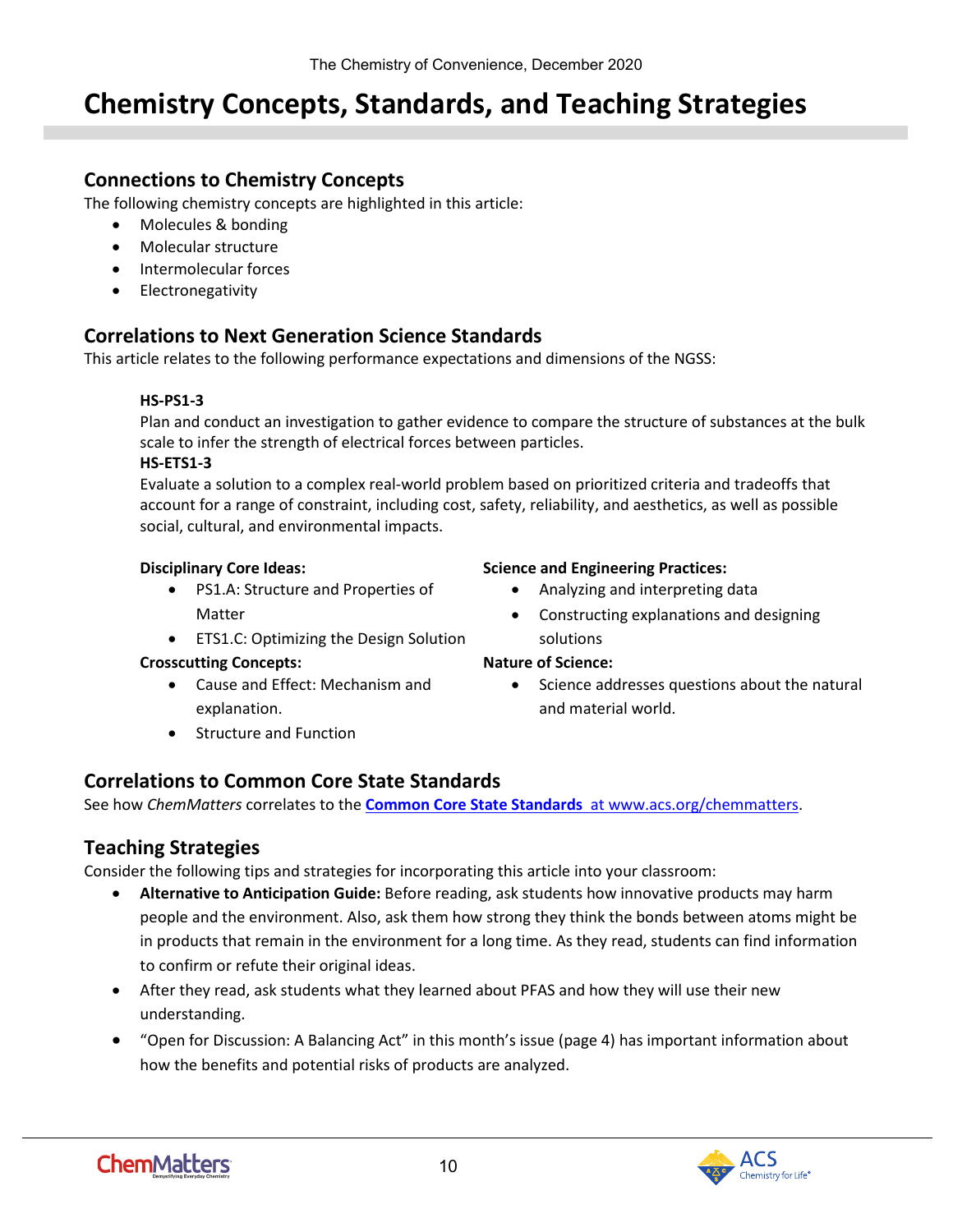• In the *The Chemistry of Convenience* article (bottom of page 6), there is a question posed to students relating to electronegativity and bonding: *Which molecule would you expect to have a stronger carbonhalogen bond, methyl chloride (CH3Cl) or methyl iodide (CH3I)? Answer:* Methyl chloride (CH3Cl) will have a stronger carbon-halogen bond because chlorine (Cl) is more electronegative than iodide (I). When chlorine is bonded to carbon, chlorine will pull more on the electrons and create a slight negative charge. Similarly, when iodine is bonded to carbon, iodine will pull more on the electrons and create a slight negative charge. However, since chlorine is more electronegative than iodide, chlorine will pull more on the electrons compared to iodide, creating a bigger difference between charges. This larger difference in charges between carbon and chlorine (which creates a dipole) makes the bond stronger compared to the carbon iodine bond.

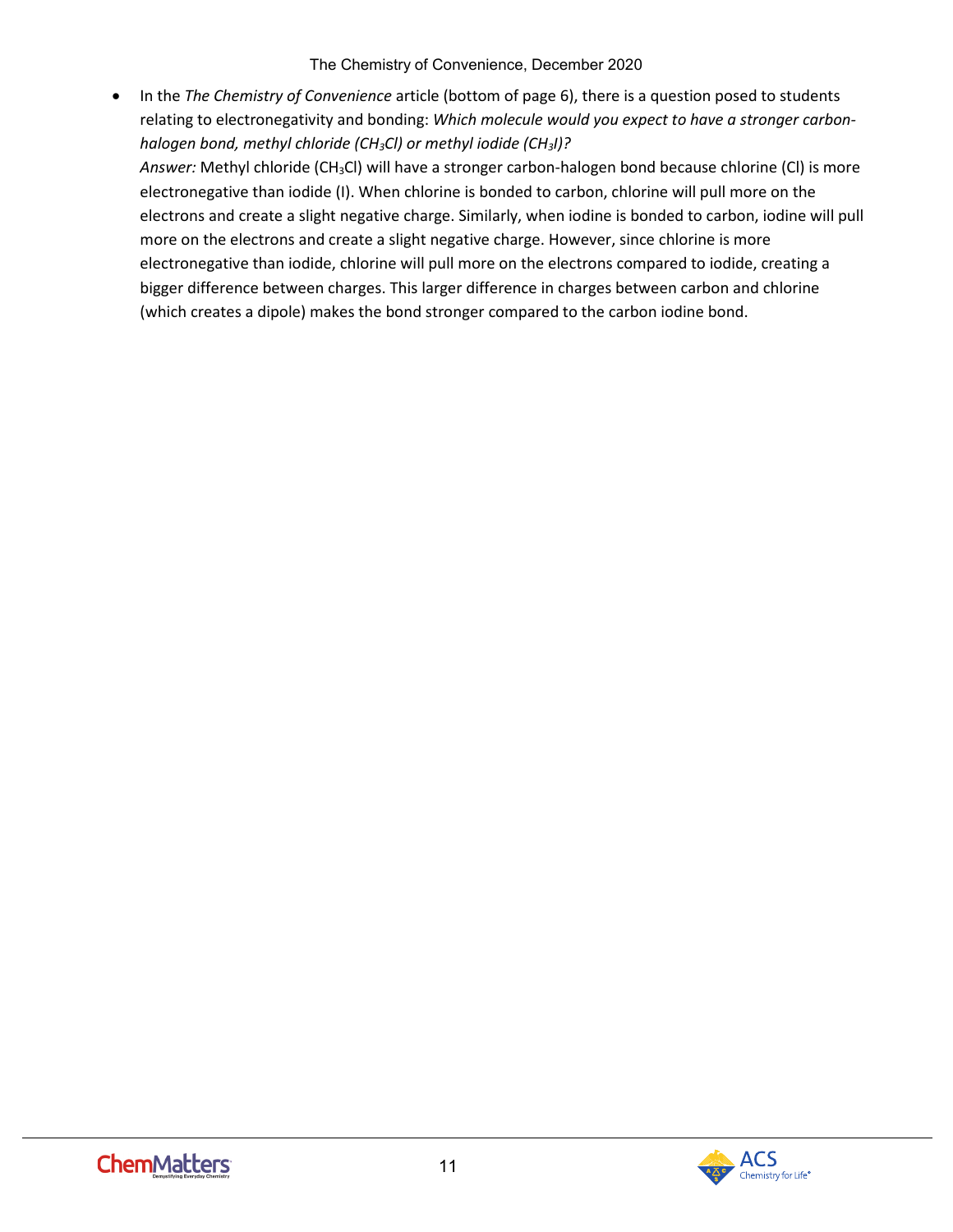

# **Teacher's Guide**

# <span id="page-11-0"></span>**How to Raise a Jellyfish**

# *December 2020*

# **Table of Contents**

### *[Anticipation Guide](#page-12-0) 13*

Activate students' prior knowledge and engage them before they read the article.

### *[Reading Comprehension Questions](#page-12-1) 14*

These questions are designed to help students read the article (and graphics) carefully. They can help the teacher assess how well students understand the content and help direct the need for follow-up discussions and/or activities. You'll find the questions ordered in increasing difficulty.

### *[Graphic Organizer](#page-13-0) 16*

This helps students locate and analyze information from the article. Students should use their own words and not copy entire sentences from the article. Encourage the use of bullet points.

### *[Answers](#page-16-0) 17*

Access the answers to reading comprehension questions and a rubric to assess the graphic organizer.

### *[Additional Resources](#page-18-0) 19*

Here you will find additional labs, simulations, lessons, and project ideas that you can use with your students alongside this article.

12

## *[Chemistry Concepts, Standards, and Teaching Strategies](#page-19-0) 20*

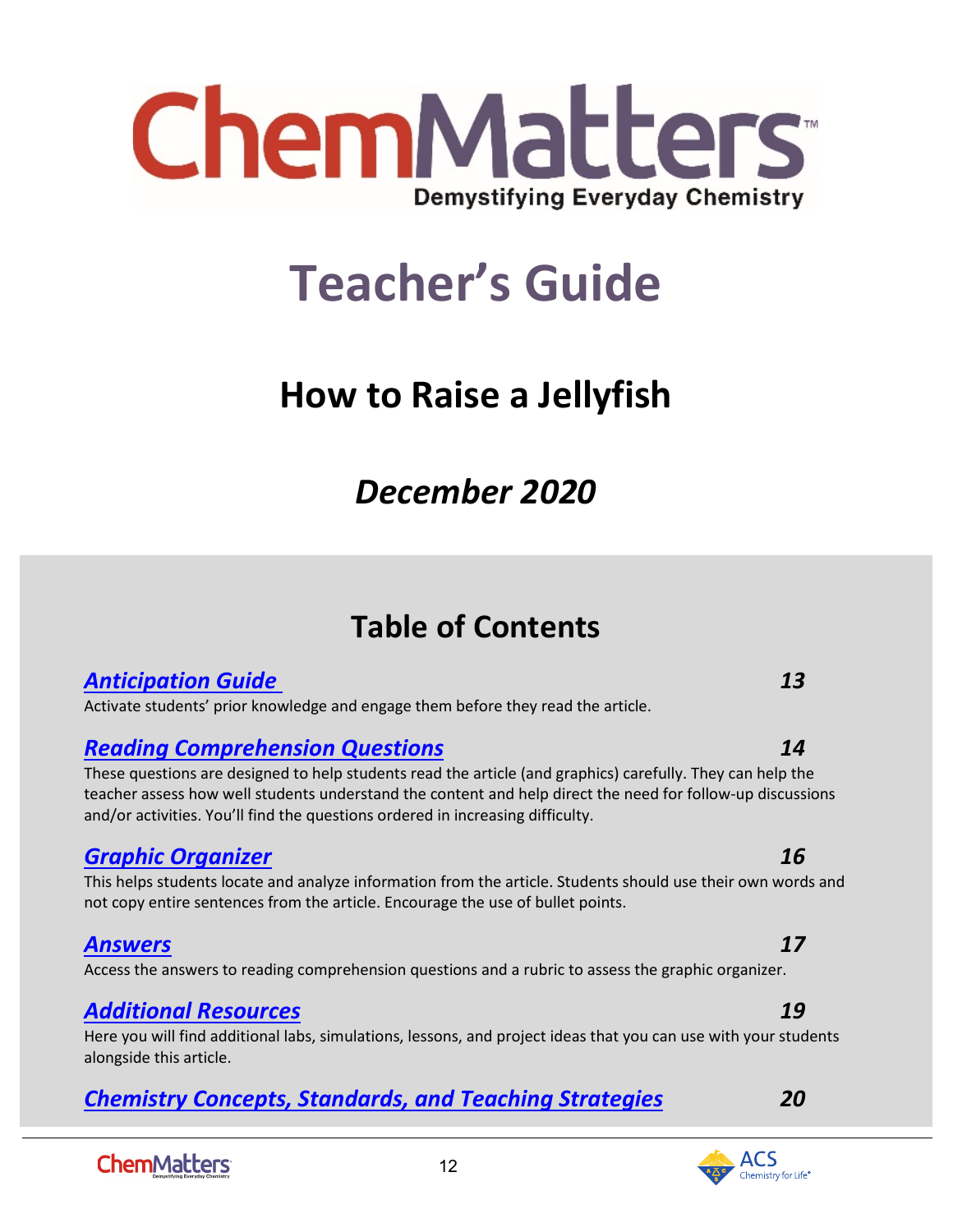# <span id="page-12-0"></span>**Anticipation Guide**

Name:

<span id="page-12-1"></span>**Directions:** *Before reading the article***,** in the first column, write "A" or "D," indicating your **A**greement or **D**isagreement with each statement. Complete the activity in the box.

As you read, compare your opinions with information from the article. In the space under each statement, cite information from the article that supports or refutes your original ideas.

| Me | <b>Text</b> | <b>Statement</b>                                                                                                             |
|----|-------------|------------------------------------------------------------------------------------------------------------------------------|
|    |             | 1. Many jellyfish are predators.                                                                                             |
|    |             | 2. Jellyfish live in every ocean on Earth.                                                                                   |
|    |             | 3. Less than 90% of the dissolved ions in seawater come from NaCl.                                                           |
|    |             | 4. The pH of the ocean is slightly acidic.                                                                                   |
|    |             | 5. Sodium bicarbonate (NaHCO <sub>3</sub> ) can help maintain the pH of a solution by reacting<br>with added acids or bases. |
|    |             | 6. The $CO2$ in the air does not enter Earth's oceans.                                                                       |
|    |             | 7. Over the past 200 years, the pH of the world's oceans has decreased slightly.                                             |
|    |             | 8. Planting seagrasses along coastlines could lower the ocean's pH.                                                          |
|    |             | 9. In the polyp stage of its life, a jellyfish is attached to an underwater surface.                                         |
|    |             | 10. Keeping saltwater organisms alive in an aquarium requires constant adjustment of<br>chemicals.                           |

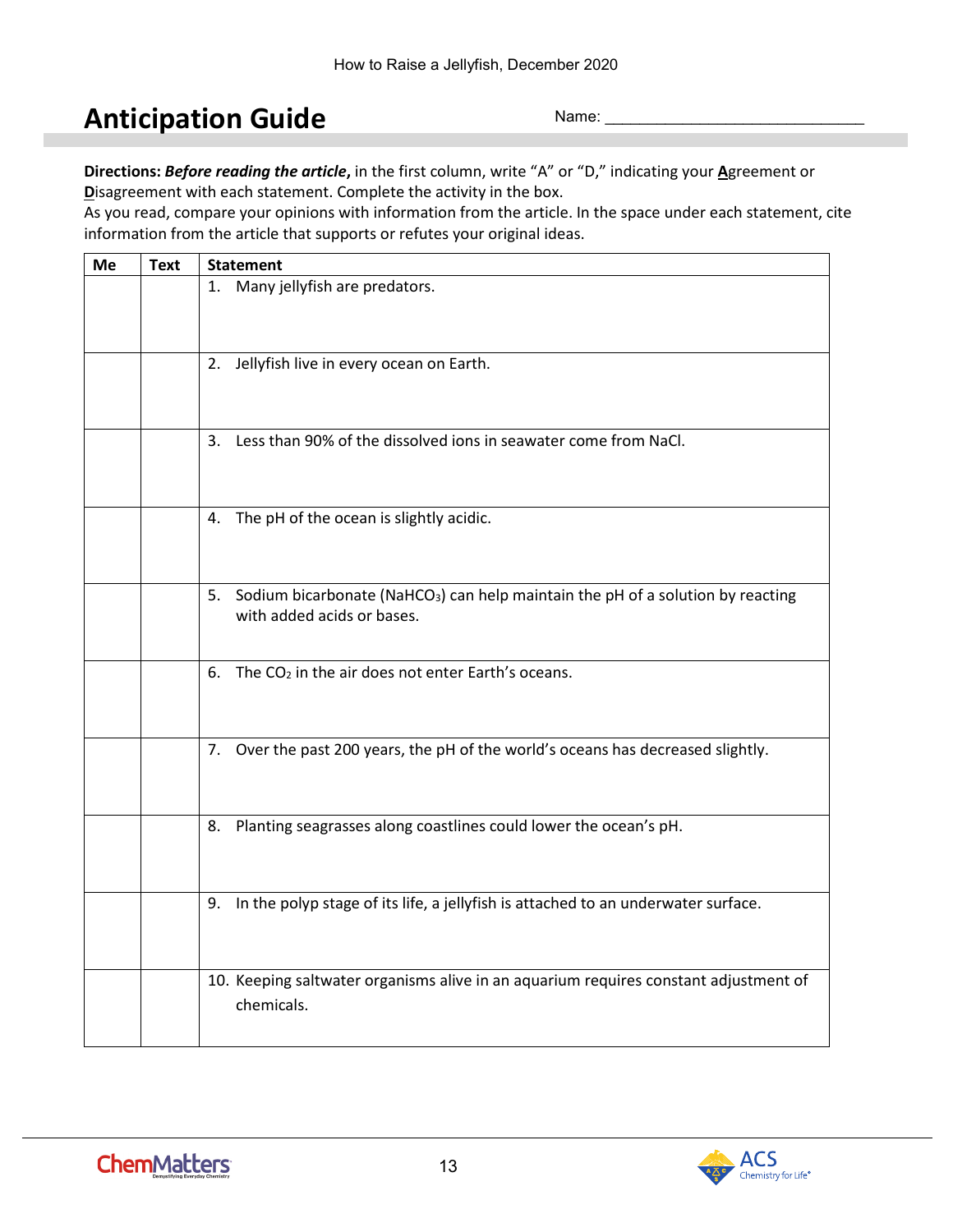# **Student Reading Comprehension Questions**

Name:

<span id="page-13-0"></span>**Directions**: Use the article to answer the questions below.

- 1. According to the article, how long have jellyfish been present on Earth?
- 2. While overfishing and climate change negatively impact some species of sea life, what is happening to the population of jellyfish?
- 3. What pH range of water is necessary to support jellyfish?
- 4. List three water quality factors that are important to jellyfish survival in an aquarium.
- 5. As sea animals release waste into the water, what happens to the pH level of the water?
- 6. How many ephyra can a polyp shed?
- 7. Explain what the pH scale measures.
- 8. If the pH of aquarium water is 4, what substance can be added to increase the pH?
- 9. If the pH of aquarium water is 10, what substance can be added to lower the pH?
- 10. Complete the chart below by drawing or describing what a jellyfish looks like in each of the stages of its life cycle.

| Larva | Polyp | Strobila | Ephyra | <b>Medusa</b> |
|-------|-------|----------|--------|---------------|
|       |       |          |        |               |
|       |       |          |        |               |
|       |       |          |        |               |
|       |       |          |        |               |
|       |       |          |        |               |
|       |       |          |        |               |
|       |       |          |        |               |
|       |       |          |        |               |

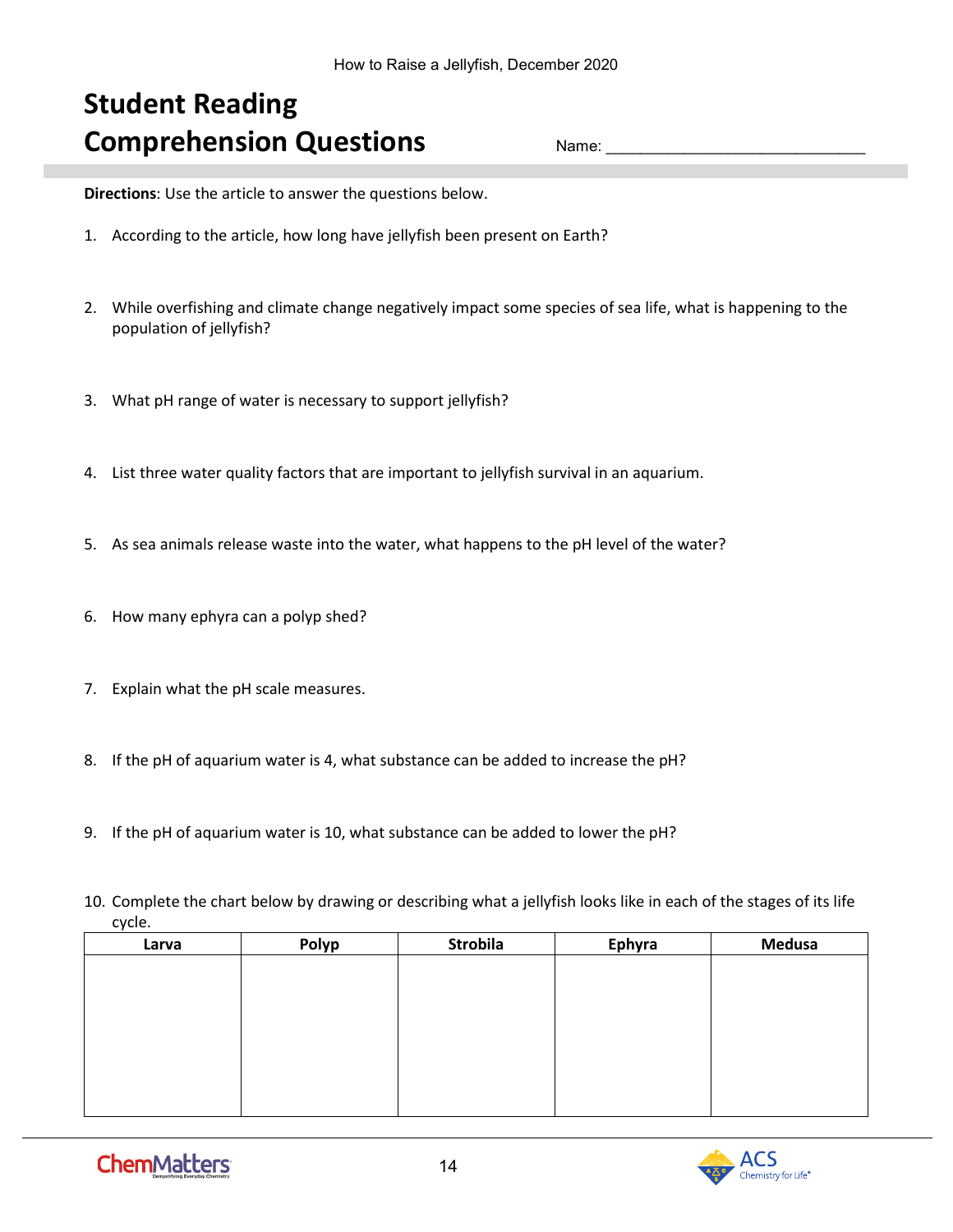### **Student Reading Comprehension Questions, cont.**

### **Questions for Further Learning**

*Write your answers on another piece of paper if needed.*

- 1. Describe the laboratory technique that can be used to monitor calcium ion levels in an aquarium.
- 2. Explain why the seemingly small decrease of pH by 0.1 pH units is really a large change.
- 3. Explain two ways that the ocean's  $CO<sub>2</sub>$  levels might be reduced and the potential drawbacks of those methods.
- 4. Use LeChatelier's principle to explain how  $CO<sub>2</sub>$  in the air impacts the level of  $CO<sub>2</sub>$  in the ocean.
- 5. Perform additional research about potential methods for reducing  $CO<sub>2</sub>$  in the ocean. Create an infographic explaining the method and why it would be successful.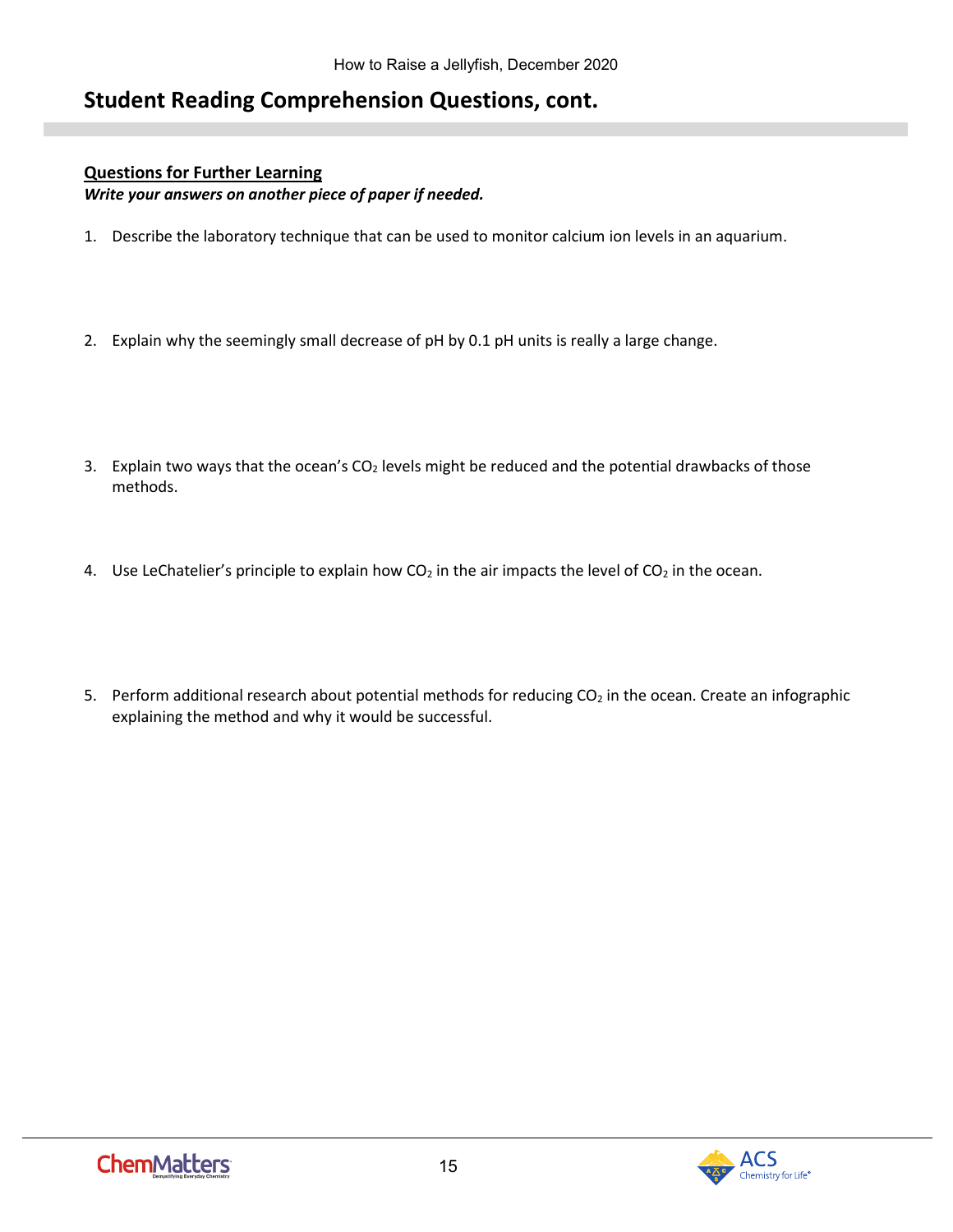# **Graphic Organizer**

Name:

**Directions**: As you read, complete the graphic organizer below to describe how to maintain the pH of a saltwater aquarium.

| <b>Desired pH</b>                             |               |                     |
|-----------------------------------------------|---------------|---------------------|
| <b>Effect of adding</b><br>limewater          | Effect on pH: |                     |
| <b>Effect of adding</b><br>vinegar            | Effect on pH: |                     |
| <b>Effect of adding</b><br>sodium bicarbonate | Effect on pH: | Equation:           |
| Effect of adding CO <sub>2</sub>              | Effect on pH: | <b>Equation:</b>    |
| Effect of Ca <sup>2+</sup>                    | Effect on pH: | <b>Explanation:</b> |
| <b>Adding iron</b>                            | Effect on pH: | <b>Explanation:</b> |
| <b>Planting seagrasses</b>                    | Effect on pH: | <b>Explanation:</b> |

**Summary:** Write a short description of the chemistry of seawater.

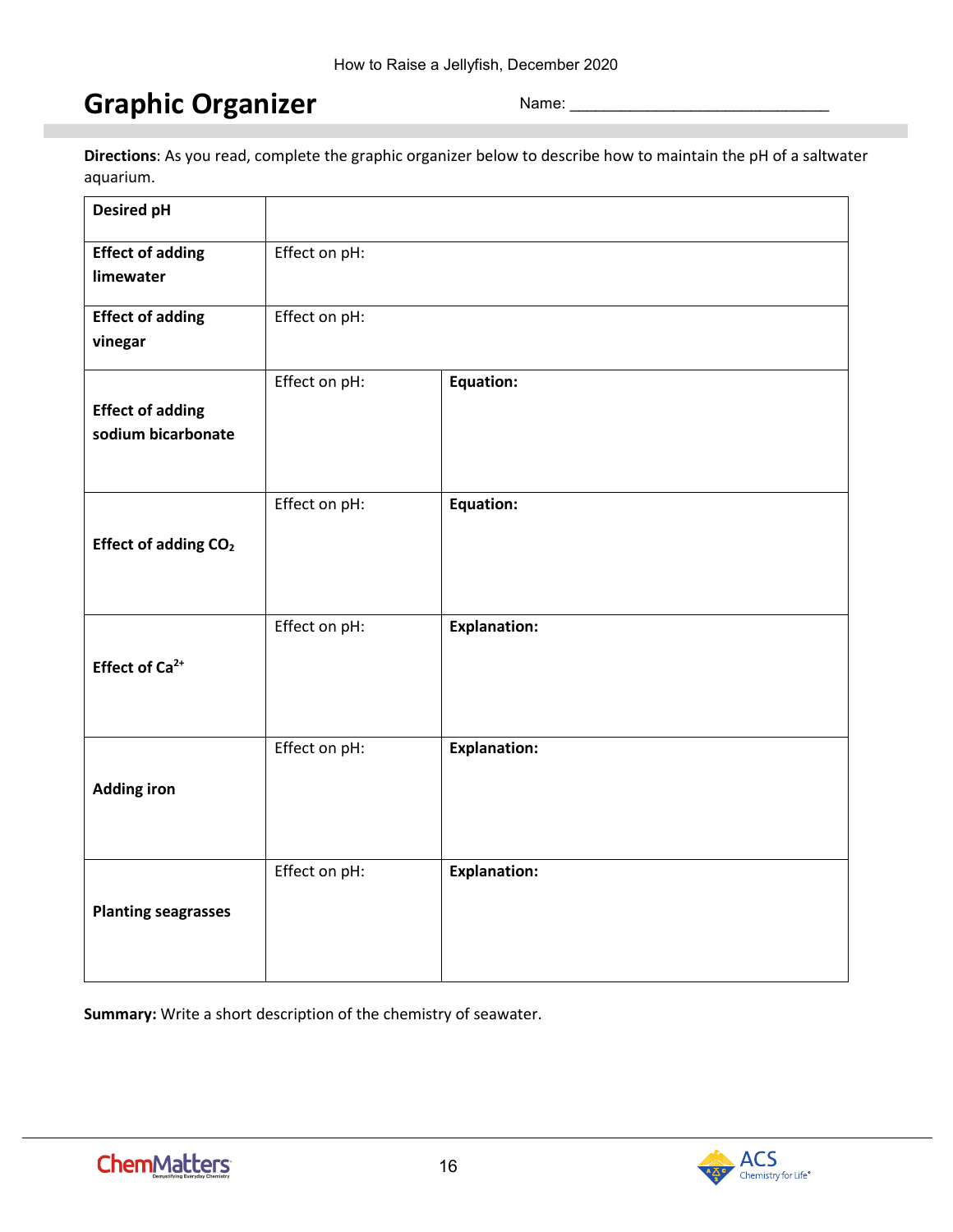# <span id="page-16-0"></span>**Answers to Reading Comprehension Questions & Graphic Organizer Rubric**

- **1. According to the article, how long have jellyfish been present on Earth?** *Jellyfish have been in the ocean for at least 500 million years.*
- **2. While overfishing and climate change negatively impact some species of sea life, what is happening to the population of jellyfish?**

*The jellyfish population are flourishing while other sea life is being threatened.*

- **3. What pH range of water is necessary to support jellyfish?** *The optimum pH of water is between 7.8 and 8.6.*
- **4. List three water quality factors that are important to jellyfish survival in an aquarium.** *Three water quality factors that are important to jellyfish survival are pH, salinity, calcium levels.*
- **5. As sea animals release waste into the water, what happens to the pH level of the water?**  *The pH of the water becomes more acidic.*
- **6. How many ephyra can a polyp shed?** *Polyps can shed between 10 and 15 ephyra.*
- **7. Explain what the pH scale measures.** *pH is the measure of how acidic or basic an aqueous solution is and is a measure of the relative amount of free hydrogen and hydroxide ions in the solution.*
- **8. If the pH of aquarium water is 4, what substance can be added to increase the pH?** *Limewater can be added to increase the pH of water.*
- **9. If the pH of aquarium water is 10, what substance can be added to lower the pH?** *Hydrochloric acid or vinegar can be added to lower the pH of water.*
- **10. Complete the chart below by drawing or describing what a jellyfish looks like in each of the stages of its life cycle.**

| Larva                                                                                            | Polyp | Strobila | Ephyra | Medusa |
|--------------------------------------------------------------------------------------------------|-------|----------|--------|--------|
| Responses should<br>look like the<br>drawings from the<br>Life Cycle of the<br>Moon Jelly inset. |       |          |        |        |



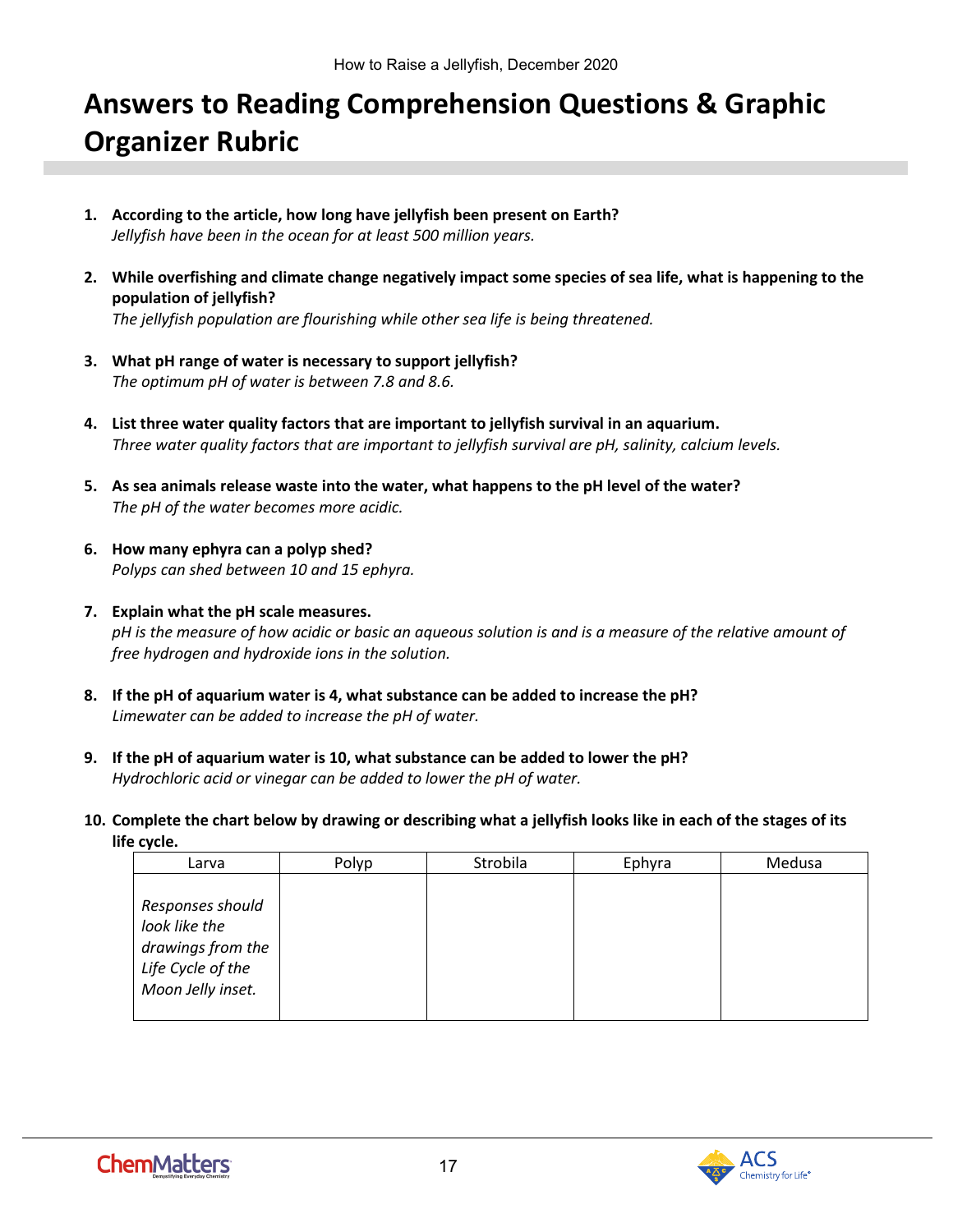### **Questions for Further Learning**

- **1. Describe the laboratory technique that can be used to monitor calcium ion levels in an aquarium.** *Calcium ion levels can be monitored by using a titration. Titration is a common lab method that involves the slow addition of a solution with a known concentration and volume to an unknown solution until there is a color change.*
- **2. Explain why the seemingly small decrease of pH by 0.1 pH units is really a large change.** *The pH scale is logarithmic, so a drop of 0.1 represents a change in hydrogen ion concentration from 6 x 10-9 M to 8 x 10-9 M.*
- **3.** Explain two ways that the ocean's CO<sub>2</sub> levels might be reduced and the potential drawbacks of those **methods.**

*Adding limestone to the ocean could cause it to dissolve and consume CO2. Iron fertilization is another method that could reduce CO<sub>2</sub> levels because it would cause phytoplankton to grow more rapidly. The phytoplankton would then consume CO2 as it goes through photosynthesis. The downsides of these methods are that they would require too much energy and could have unwanted side effects.*

**4. Use LeChatelier's principle to explain how CO2 in the air impacts the level of CO2 in the ocean.**

*LeChatelier's principle is that when a system at equilibrium is disturbed, the system shifts to counteract the disruption. Before the Industrial Revolution CO2 moved between the oceans and the atmosphere until*  equilibrium was achieved. Over time more CO<sub>2</sub> has been introduced into the atmosphere which has increased *the partial pressure of CO<sub>2</sub>. This change in partial pressure shifts the equilibrium so more CO<sub>2</sub> is entering the oceans than the air.*

**5.** Perform additional research about potential methods for reducing CO<sub>2</sub> in the ocean. Create an infographic **explaining the method and why it would be successful.** *Student responses will vary.*

### **Graphic Organizer Rubric**

If you use the Graphic Organizer to evaluate student performance, you may want to develop a grading rubric such as the one below.

| <b>Score</b> | <b>Description</b> | Evidence                                                               |
|--------------|--------------------|------------------------------------------------------------------------|
| 4            | Excellent          | Complete; details provided; demonstrates deep understanding.           |
| 3            | Good               | Complete; few details provided; demonstrates some understanding.       |
|              | Fair               | Incomplete; few details provided; some misconceptions evident.         |
|              | Poor               | Very incomplete; no details provided; many misconceptions evident.     |
| 0            | Not acceptable     | So incomplete that no judgment can be made about student understanding |

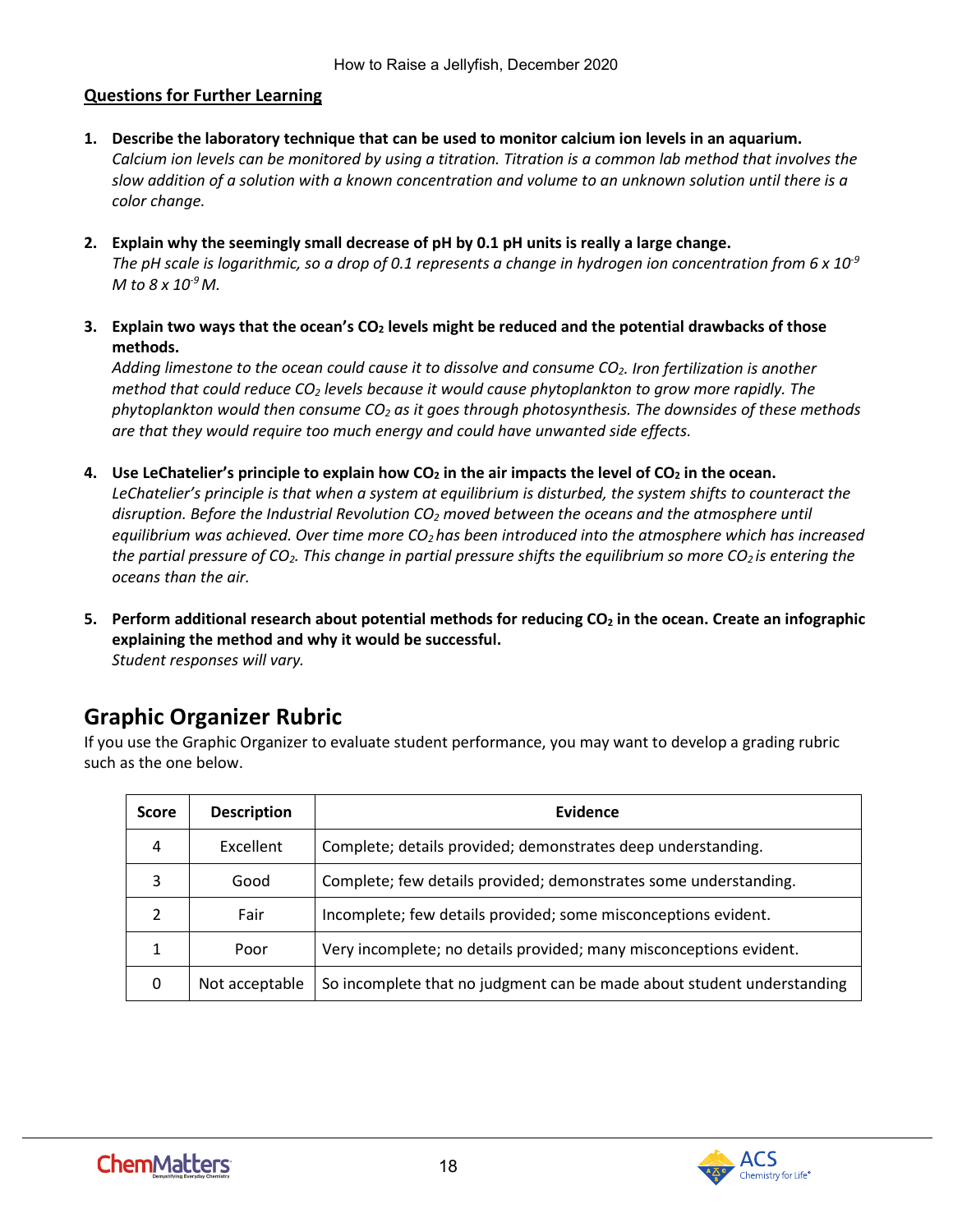# <span id="page-18-0"></span>**Additional Resources**

### **Labs and demos**

**The Egg-straordinary Issue:** In this lab students will determine the percent composition of calcium carbonate contained in an eggshell by using a back titration in order to address a farmer's concerns about his hen's fragile eggs.<https://teachchemistry.org/classroom-resources/the-egg-straordinary-issue>

### **Simulations**

**Salts and Solubility:** Students can utilize this PhET simulation to learn about and experiment with the solubility of different types of salts.<https://phet.colorado.edu/en/simulation/legacy/soluble-salts>

**pH Scale:** Students can utilize this PhET simulation to learn about the pH of various substances on both a macro and micro level[. https://phet.colorado.edu/en/simulation/ph-scale](https://phet.colorado.edu/en/simulation/ph-scale)

**CO2, Shell Building and Ocean Acidification:** This simulation uses chemical reactions to show where organisms must use energy to expel hydrogen ions (H<sup>+</sup>) from bicarbonate ions (HCO<sub>3</sub><sup>2-</sup>) to release carbonate ions (CO<sub>3</sub><sup>-2</sup>) needed for shell building.<http://www.whoi.edu/ocean-acidification/>

### **Lessons and lesson plans**

**Iron Fertilization:** In this lesson plan students learn about the Ocean Iron Fertilization Hypothesis and review data from the Monterey Bay Aquarium Research Institute to track the chemical changes that occur during an upwelling event[. http://masweb.vims.edu/bridge/datatip.cfm?Bridge\\_Location=archive0504.html](http://masweb.vims.edu/bridge/datatip.cfm?Bridge_Location=archive0504.html)

### **Projects and Extension Activities**

**Research project on "Ocean Acidification":** This investigation of "the other carbon dioxide problem" involves the study of the long-term effects of carbon dioxide acidification on aquatic animals. Suggested materials include articles, discussion questions, videos, and a virtual (data based) lab exercise on sea urchins. <https://serc.carleton.edu/eslabs/carbon/7b.html>

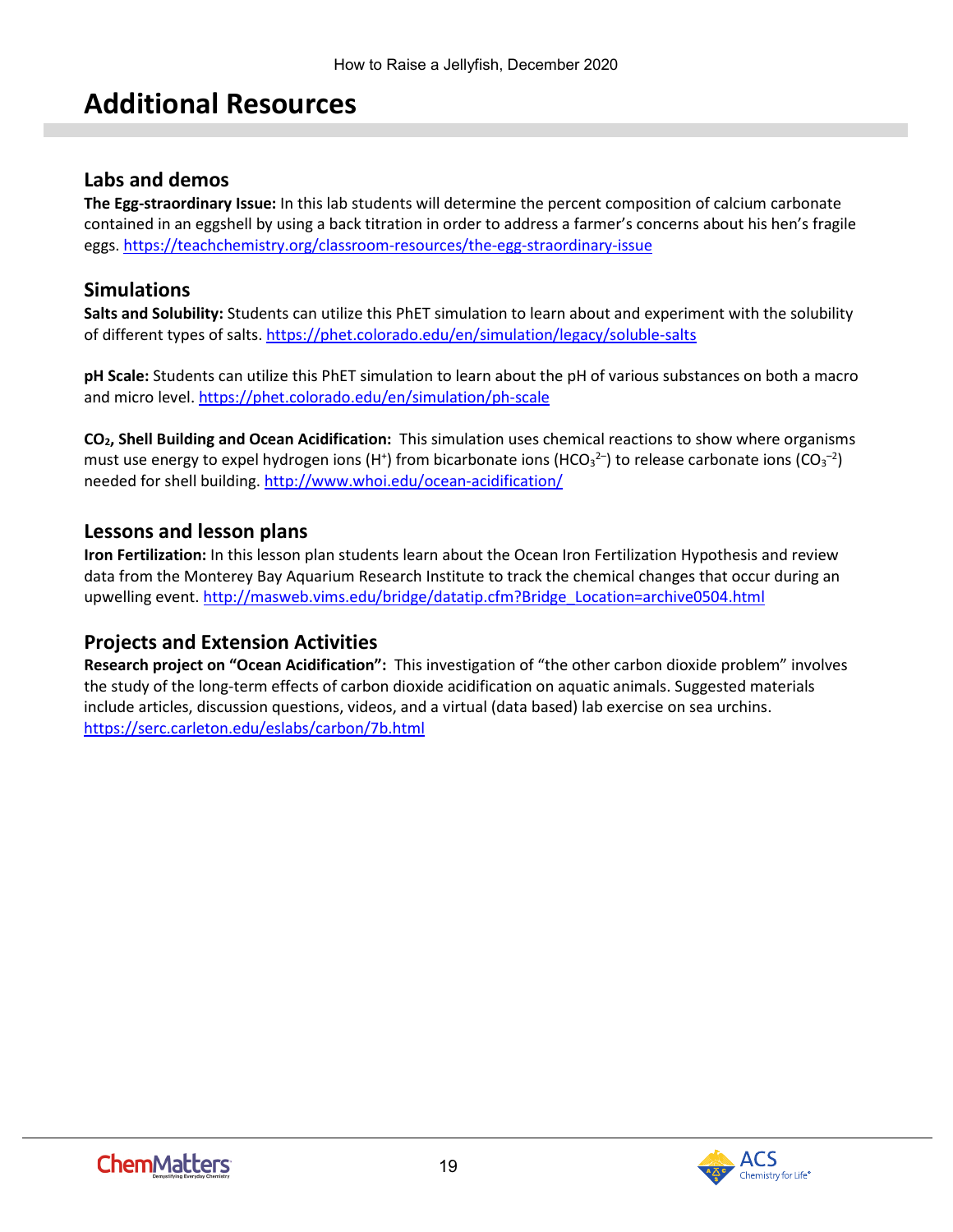# <span id="page-19-0"></span>**Chemistry Concepts, Standards, and Teaching Strategies**

### **Connections to Chemistry Concepts**

The following chemistry concepts are highlighted in this article:

- Acids and Bases: indicators, pH, titrations
- Equilibrium: Le Chatelier's Principle

### **Correlations to Next Generation Science Standards**

This article relates to the following performance expectations and dimensions of the NGSS:

### **HS-PS1-6**

Refine the design of a chemical system by specifying a change in conditions that would produce increased amounts of products at equilibrium.

### **Disciplinary Core Ideas:**

- PS1.B: Chemical Reactions
- ESS3.C: Human Impacts on Earth Systems

### **Crosscutting Concepts:**

- Scale, Proportion, and Quantity
- Systems and System Models
- Stability and Change

### **Science and Engineering Practices:**

- Analyzing and interpreting data
- Constructing explanations (for science) and designing solutions (for engineering)

### **Nature of Science:**

• Scientific knowledge assumes an order and consistency in natural systems.

### **Correlations to Common Core State Standards**

See how *ChemMatters* correlates to the **[Common Core State Standards](https://www.acs.org/content/acs/en/education/resources/highschool/chemmatters/teachers-guide.html)** at www.acs.org/chemmatters.

### **Teaching Strategies**

Consider the following tips and strategies for incorporating this article into your classroom:

- **Alternative to Anticipation Guide:** Before reading, ask students if they have ever seen jellyfish, and where they live. Ask students what they think they know about the chemistry of the oceans, including the dissolved minerals and pH. Ask students how increasing  $CO<sub>2</sub>$  in the air might affect the chemistry of the ocean.
- As they read, students can find information to confirm or refute their original ideas. *Do not tell students the answers prior to reading.*
- After they read, ask students what surprised them about the article. Ask them what ideas they have about maintaining the pH balance of the oceans.
- There is an interesting ACS Reactions video (about 5 minutes long) that relates to some articles in this issue: "Space Mirrors and Other Weird Ways to Fight Climate Change." suggested in the video. <https://youtu.be/9agoVDFJs8A>
- Consider showing the video after the students have read "Mirror Reflections" and "How to Raise a Jellyfish." Ask students to think about the risks and benefits of the solutions to problems.

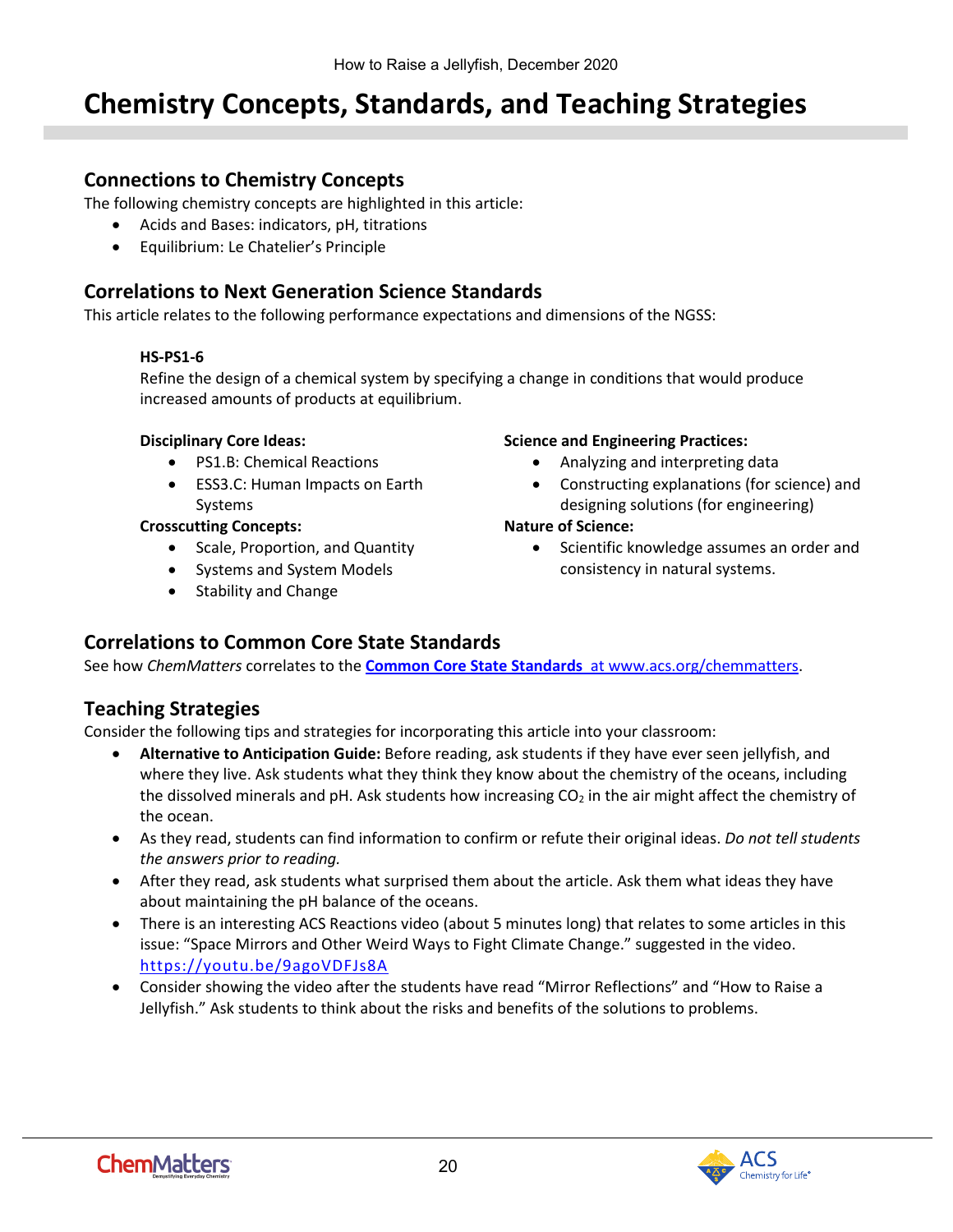

# <span id="page-20-0"></span>**Teacher's Guide**

# **Mirror Reflections**

# *December 2020*

# **Table of Contents**

### *[Anticipation Guide](#page-21-0) 22*

Activate students' prior knowledge and engage them before they read the article.

### *[Reading Comprehension Questions](#page-22-0) 23*

These questions are designed to help students read the article (and graphics) carefully. They can help the teacher assess how well students understand the content and help direct the need for follow-up discussions and/or activities. You'll find the questions ordered in increasing difficulty.

### *[Graphic Organizer](#page-24-0) 25*

This helps students locate and analyze information from the article. Students should use their own words and not copy entire sentences from the article. Encourage the use of bullet points.

### *[Answers](#page-25-0) 26*

Access the answers to reading comprehension questions and a rubric to assess the graphic organizer.

### *[Additional Resources](#page-28-0) 29*

Here you will find additional labs, simulations, lessons, and project ideas that you can use with your students alongside this article.

21

### *[Chemistry Concepts, Standards, and Teaching Strategies](#page-28-1) 30*

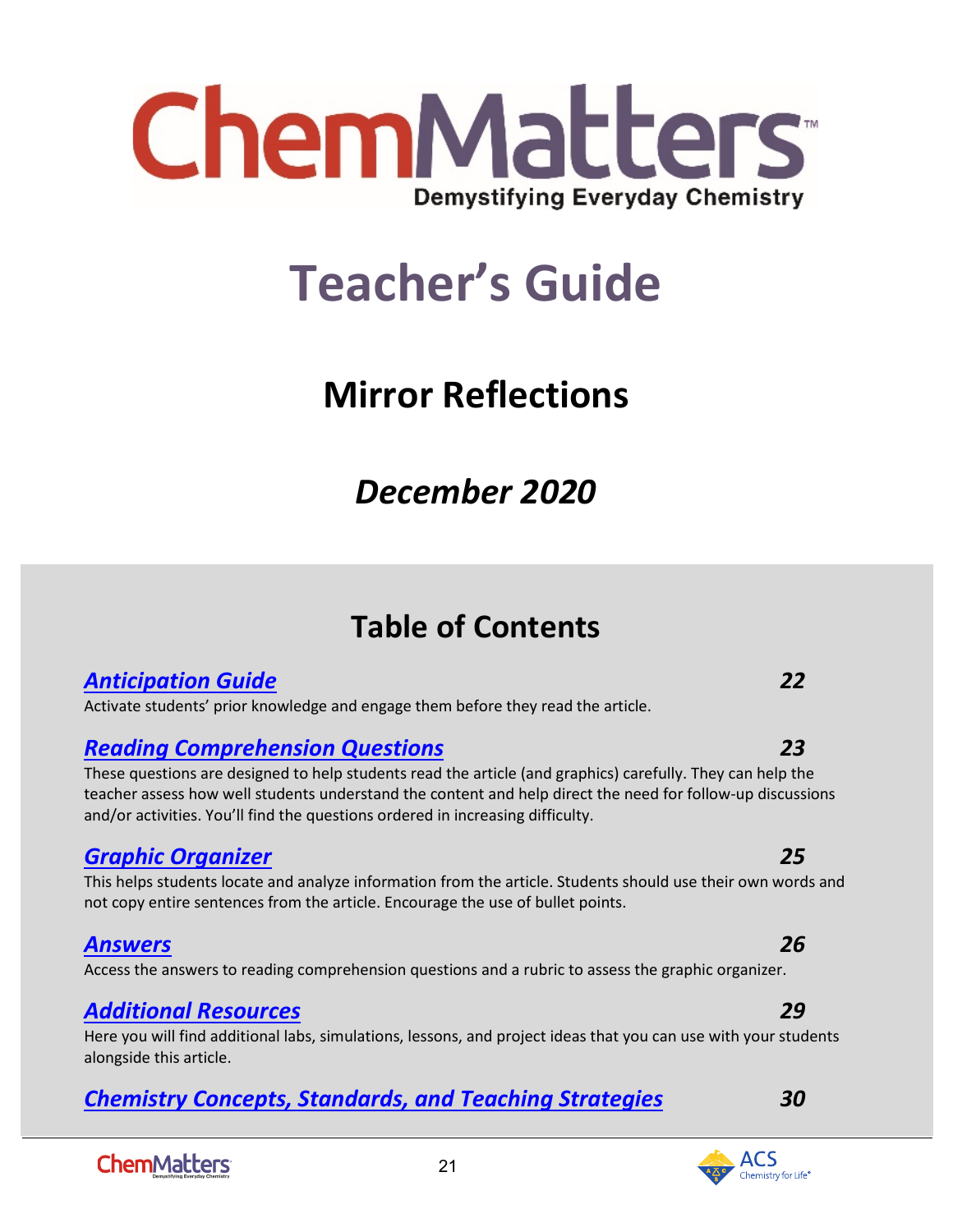# <span id="page-21-0"></span>**Anticipation Guide**

Name:

**Directions:** *Before reading the article***,** in the first column, write "A" or "D," indicating your **A**greement or **D**isagreement with each statement. Complete the activity in the box.

As you read, compare your opinions with information from the article. In the space under each statement, cite information from the article that supports or refutes your original ideas.

| Me | <b>Text</b> | <b>Statement</b>                                                                          |
|----|-------------|-------------------------------------------------------------------------------------------|
|    |             | Before mirrors were invented, some people used a volcanic glass to reflect light.<br>1.   |
|    |             | 2. Metals have delocalized electrons that enhance reflection of light.                    |
|    |             | 3. Sodium is a good metal to use for mirrors because it polishes well.                    |
|    |             | 4. The round mirrors used by dentists have silver in them to reflect light.               |
|    |             | 5. Copper and gold produce tinted reflections.                                            |
|    |             | 6. Older mirrors were made using an amalgam of tin and mercury to coat glass.             |
|    |             | 7. When you look at an image of yourself in a mirror, you appear to be behind the mirror. |
|    |             | Most low-cost mirrors today are made with steel.<br>8.                                    |
|    |             | 9. The mirror on the Hubble Space Telescope is coated with silver.                        |
|    |             | 10. The first silvered mirrors were made using silver nitrate and ammonia.                |

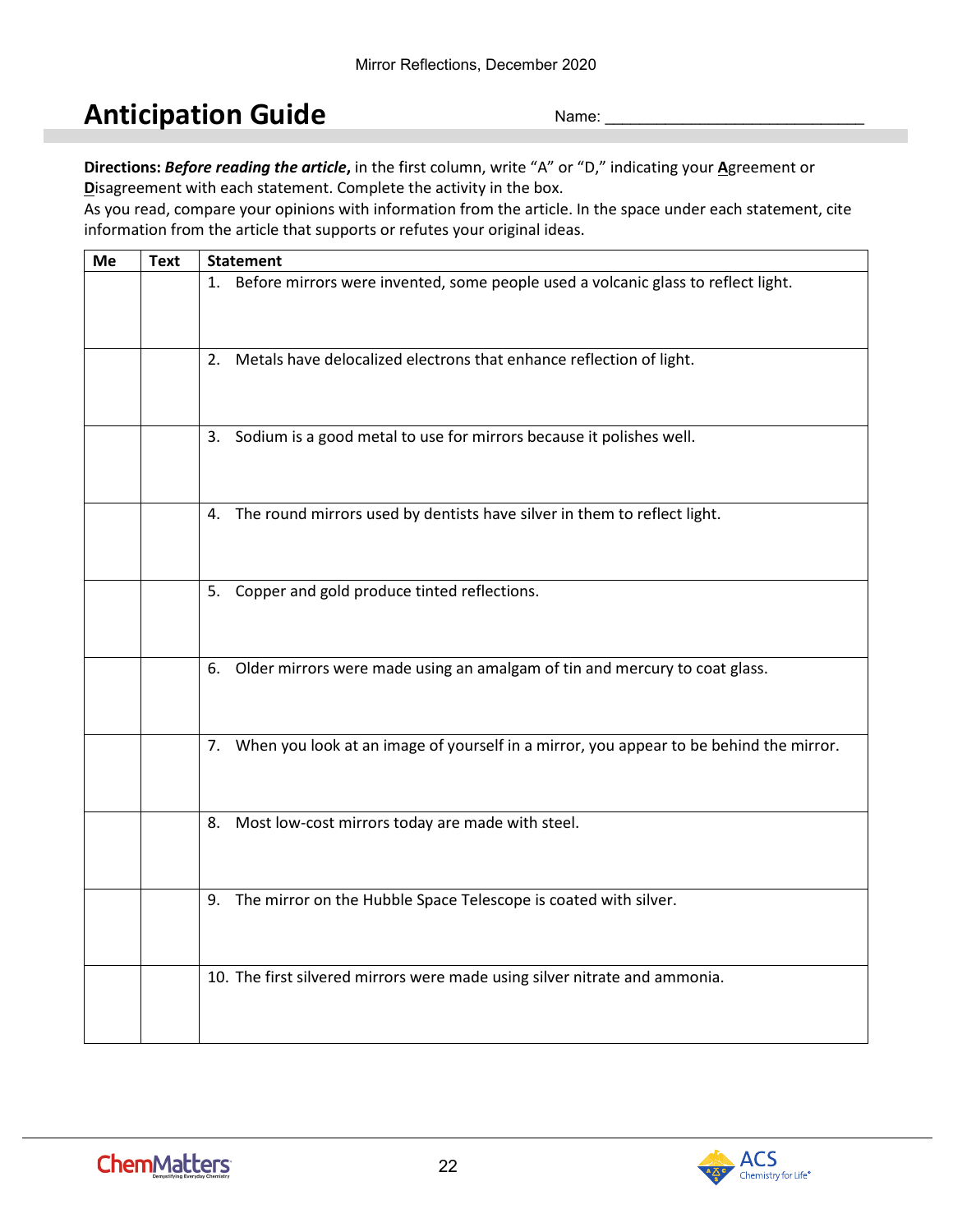# <span id="page-22-0"></span>**Student Reading Comprehension Questions**

Name:

**Directions**: Use the article to answer the questions below.

- 1. List some of the first objects used as mirrors. What were the common traits of these objects?
- 2. What property do the best mirrors, which provide for a good reflection, have in common?
- 3. What does the term "luster" mean? What characteristic of metal atoms creates their luster?
- 4. Explain how metallic bonding occurs using delocalized electrons.
- 5. What is the chemical reaction that explains how silver tarnishes?
- 6. Is glass needed for a mirror? What is the reasoning for mirrors to have glass?
- 7. What happens when a metal is oxidized? What happens to the delocalized electrons in metals when oxidation occurs?
- 8. Explain, based on atomic bonding and structure, why nonmetal solids cannot create a reflection.
- 9. Why should a mirror be flat? What would happen to an image if the mirror is curved?
- 10. We say light is "reflected" (bounced off a mirror). That is technically incorrect. What happens to the photons of light when they come in contact with the atoms of the reflective surface?
- 11. What does your brain assume when you look at an object in a mirror? Why do letters and numbers look backwards then?

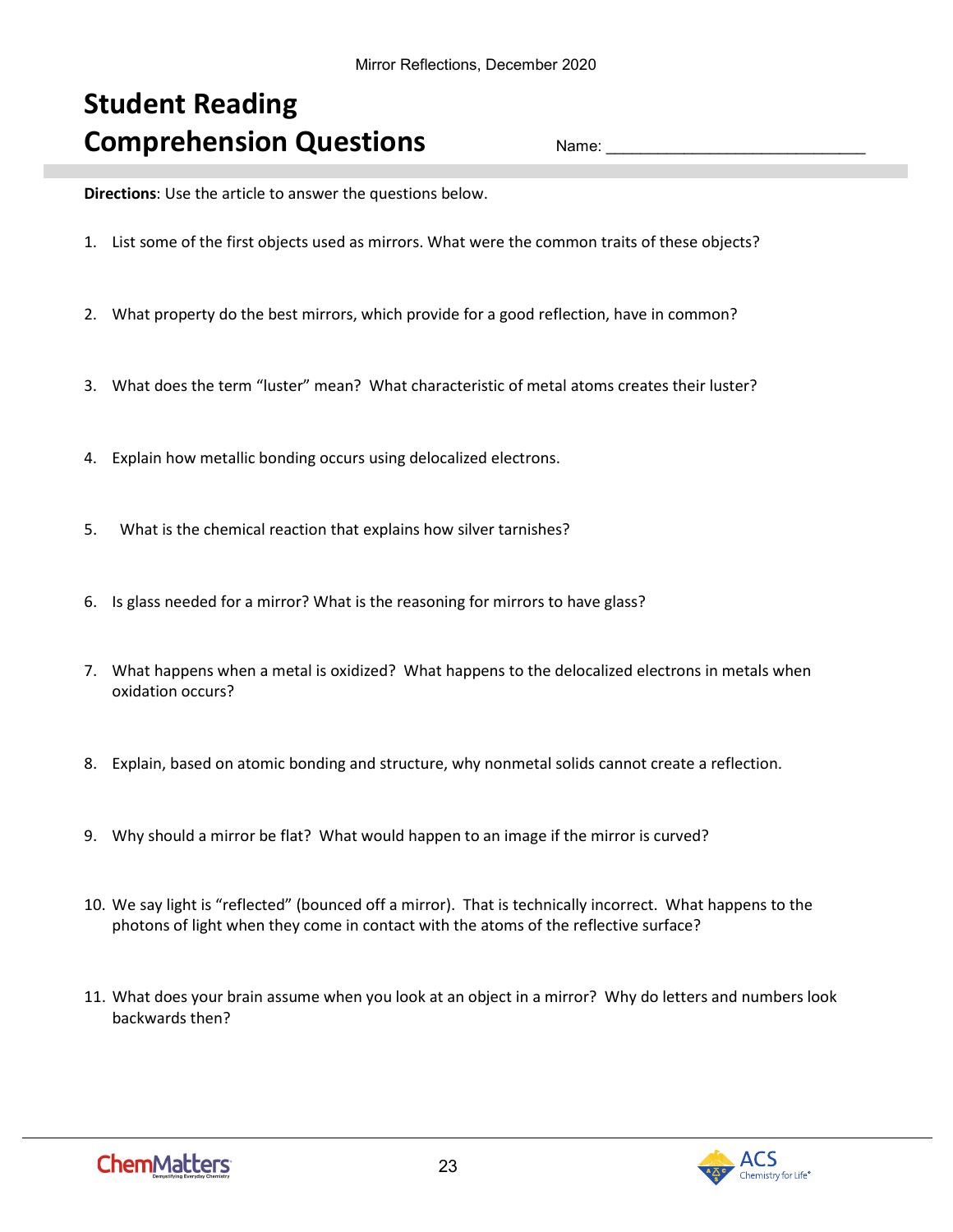### **Student Reading Comprehension Questions, cont.**

- 12. When you look into the front side of a spoon, you see an upside down image of yourself. Explain how that happens (think how light reflects). (Sketching a diagram of reflecting light waves would help answer this question.)
- 13. The best metals for reflection are silver, gold, and copper. (The article also mentions other metals, such as rhodium, aluminum, and sodium, can be used for mirrors.) What makes silver a better metal for mirrors than copper or gold (think absorbing/reflecting colors)?

### **Questions for Further Learning**

### *Write your answers on another piece of paper if needed.*

- 1. Conduct some research on two-way mirrors. How do they work? Use this explanation to explain why it is easier for someone to look inside a window as opposed to outside a window when it is dark outside.
- 2. Metals typically bond with oxygen when they oxidize. Silver, however, more readily bonds with sulfur to make Ag<sub>2</sub>S. Why does sulfur oxidize with silver more readily than oxygen?
- 3. Tarnished silver is actually the compound Ag2S. Commercial tarnish removers remove the layer of silver sulfide to bring back the shiny look of pure silver. Unfortunately, this procedure removes the silver completely, so over time the object decreases in mass. There is another procedure that chemically removes tarnish without removing any of the silver. What is this procedure? What is the reaction, and why is it effective?

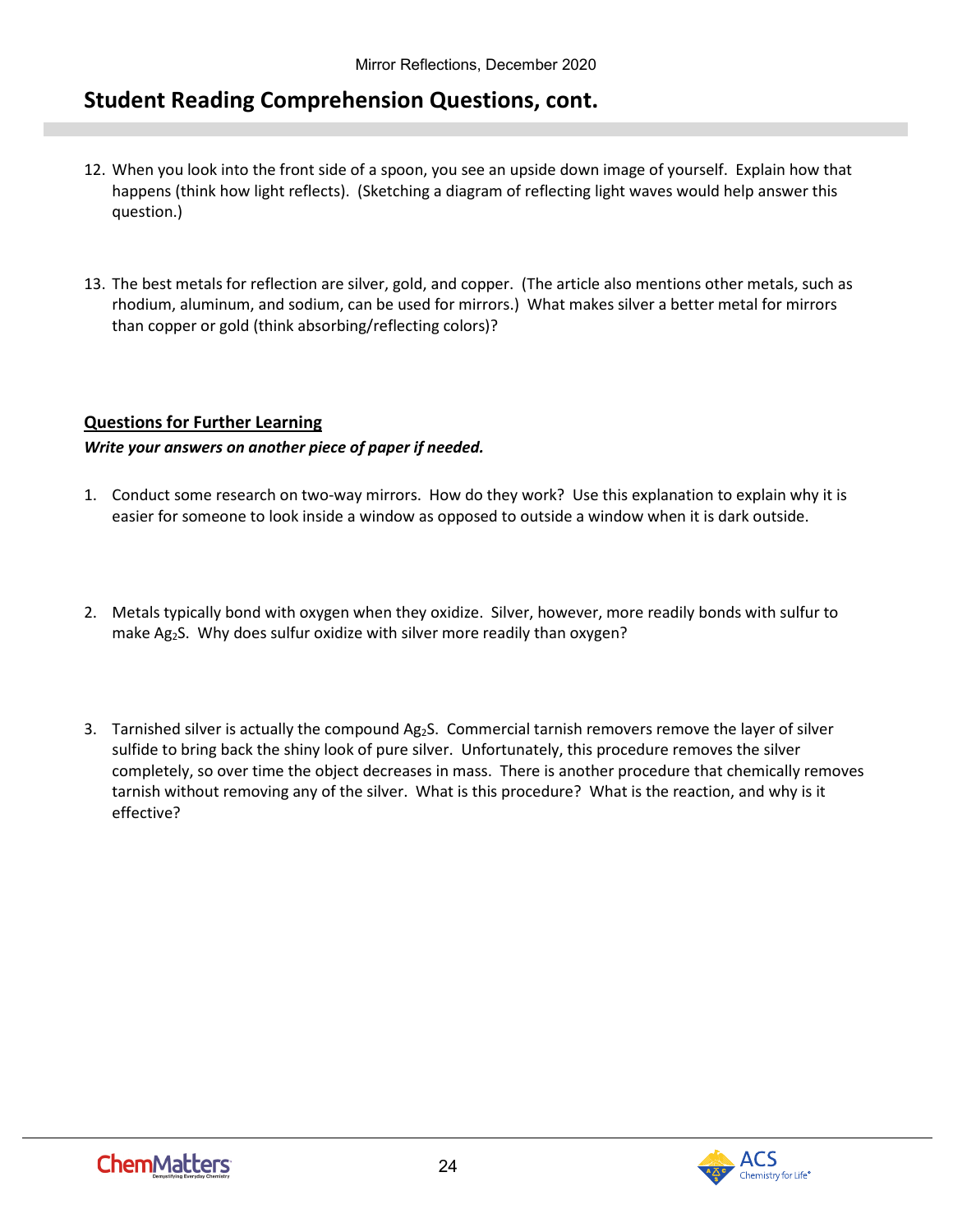# <span id="page-24-0"></span>**Graphic Organizer**

Name:

**Directions**: As you read, complete the graphic organizer below to describe metals that could be used for the reflective surface of mirrors. Include descriptive words from the article such as luster, oxidize, amalgam, volatile, and sublimation.

| Metal          | Advantage(s) | Drawback(s) |
|----------------|--------------|-------------|
| Chromium       |              |             |
| Sodium         |              |             |
| Rhodium        |              |             |
| Aluminum       |              |             |
| <b>Mercury</b> |              |             |
| Silver         |              |             |
| Gold           |              |             |

**Summary:** Write a short email to a friend describing what you learned about the chemistry of mirrors.

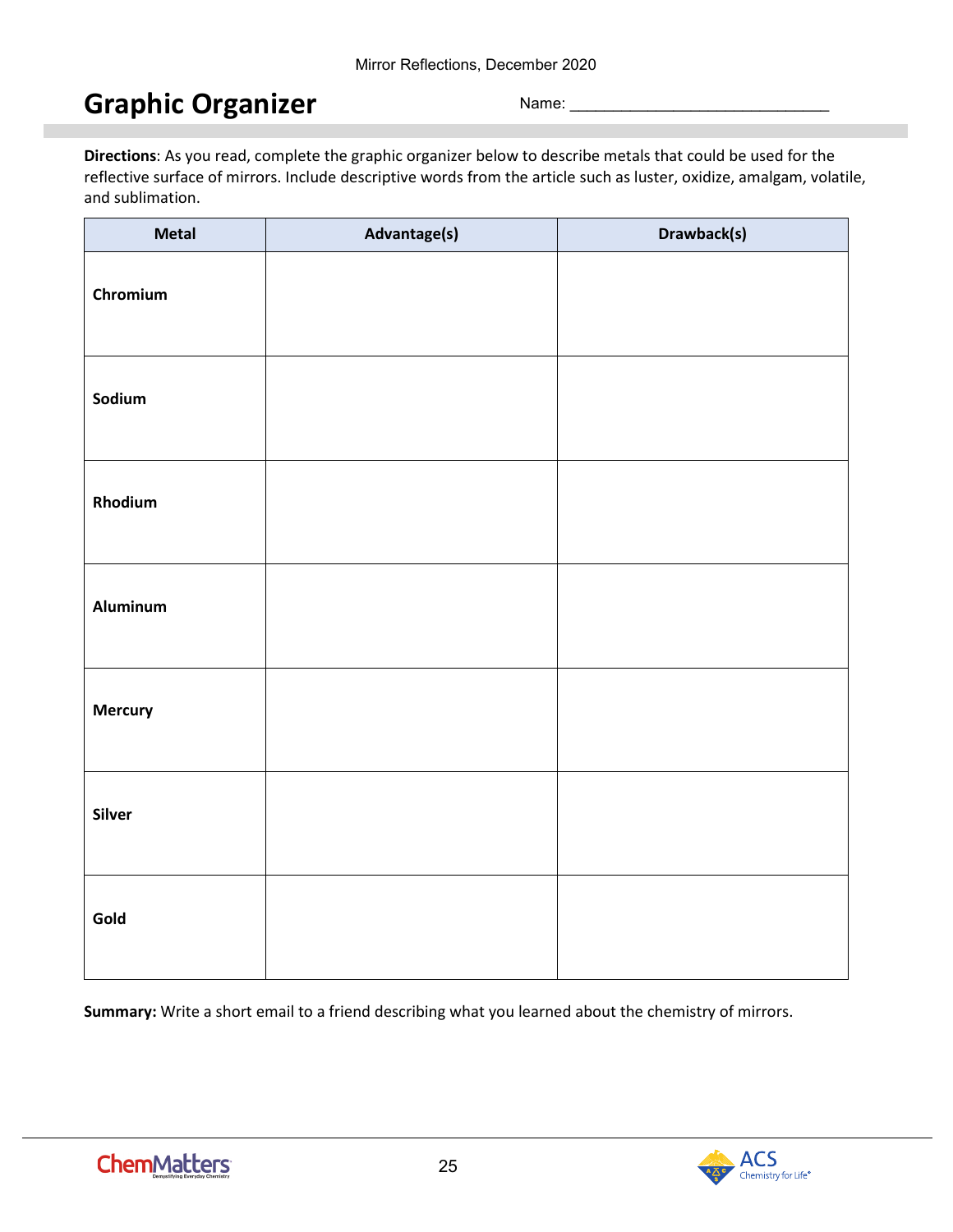# <span id="page-25-0"></span>**Answers to Reading Comprehension Questions & Graphic Organizer Rubric**

- **1. List some of the first objects used as mirrors. What were the common traits of these objects?** *Original objects used for mirrors include shiny stones, metals, and obsidian. All had shiny, smooth, flat surfaces that provided the reflection.*
- **2. What property do the best mirrors, which provide for a good reflection, have in common?** *The best mirrors reflect the highest amount of incoming, or incident, light. This light will bounce back to form accurate images in a viewer's eyes.*
- **3. What does the term "luster" mean? What characteristic of metal atoms creates their luster?** *Luster is how a surface interacts with light. The delocalized electrons in a metal move around and vibrate at the same frequency as the incident light.*
- **4. Explain how metallic bonding occurs using delocalized electrons.** *In metals, electrons move around from atomic orbital to atomic orbital. These electrons are not fixed on one atom. They flow like an "electron sea."*
- **5. What is the chemical reaction that explains how silver tarnishes?** *Silver will tarnish when it reacts with sulfur compounds in the air. Hydrogen sulfide (H2S) is the most common molecule that silver reacts with. The reaction is: 2 Ag + H<sub>2</sub>S*  $\rightarrow$  *Ag<sub>2</sub>S + H<sub>2</sub>.*
- **6. Is glass needed for a mirror? What is the reasoning for mirrors to have glass?** *The reason for using glass is that glass is one of the smoothest substances we have. This keeps the thin metal (silver, aluminum, etc.) from forming any imperfections that would alter the reflective image.*
- **7. What happens when a metal is oxidized? What happens to the delocalized electrons in metals when oxidation occurs?**

*When a metal is oxidized, the metal gives up one or more of its valence electrons to a nonmetal (i.e. oxygen) to become a positive ion. The positive ion forms an ionic bond with the negative ion of oxygen. The loss of electrons from the metal means that there are no delocalized electrons around the metal (which in turn takes away the metal's reflective properties).*

- **8. Explain, based on atomic bonding and structure, why nonmetal solids cannot create a reflection.** *Nonmetals bond through covalent bonding. These covalent bonds consist of shared electrons between two atoms. Because these valence electrons are shared, and not freely moving like delocalized electrons, they cannot reflect light like metals.*
- **9. Why should a mirror be flat? What would happen to an image if the mirror is curved?** *A mirror must be flat so that the light hitting the mirror will reflect at the correct angle, providing an accurate image. If the mirror is not flat, it will reflect the light at odd angles, creating a distorted reflection. An example of this is funhouse mirrors.*

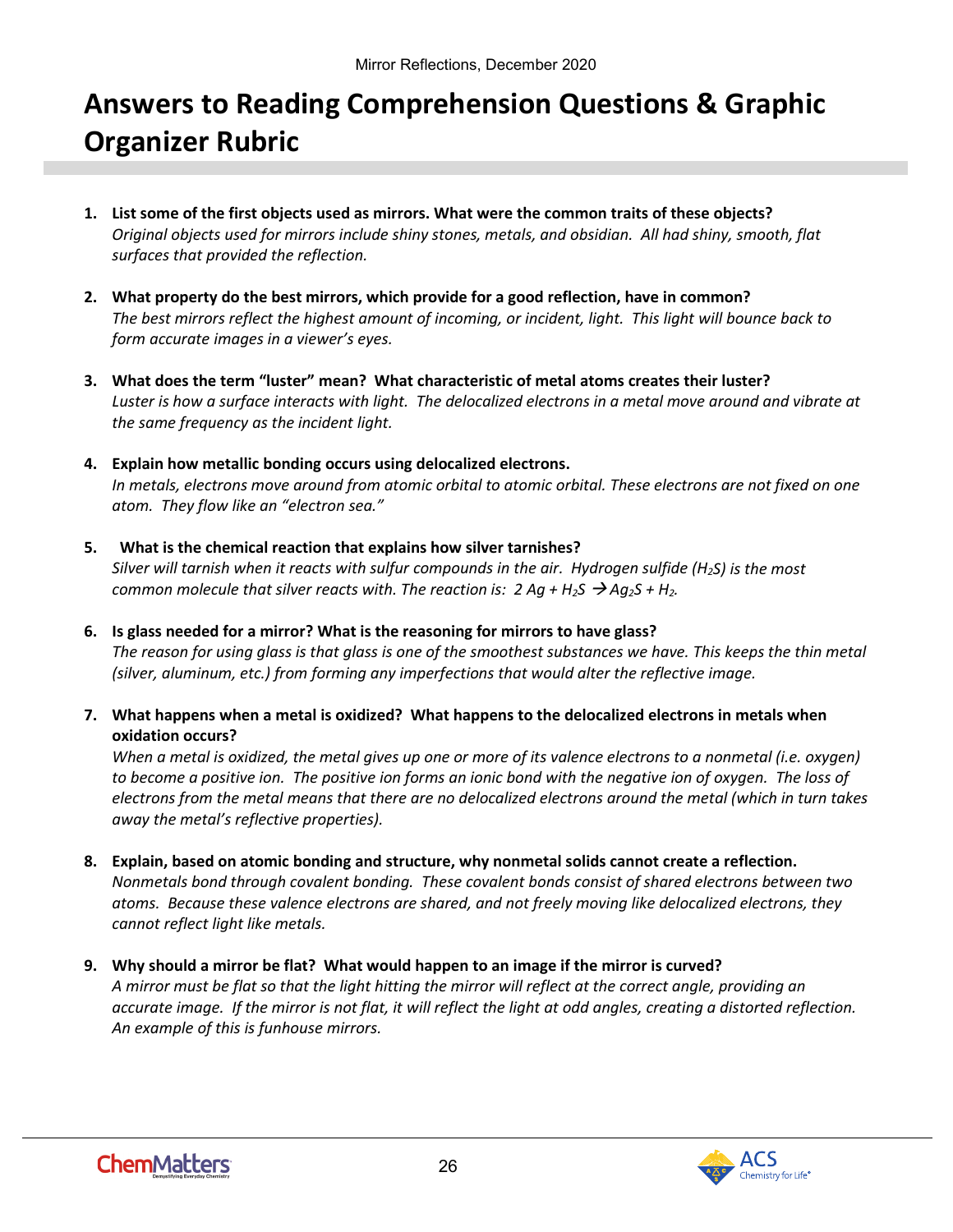**10. We say light is "reflected" (bounced off a mirror). That is technically incorrect. What happens to the photons of light when they come in contact with the atoms of the reflective surface?** 

*When the photons of light hit the atoms in the mirror, they vibrate the electrons in them. The electrons then release the same amount of energy as the incident light, so the same color of light is released back to the viewer's eyes (so, instead of reflecting, the mirror is "recreating" the image). (Link for explanation: [https://youtu.be/iE6I52Th9DE\)](https://youtu.be/iE6I52Th9DE).*

### **11. What does your brain assume when you look at an object in a mirror? Why do letters and numbers look backwards then?**

*Your brain still assumes you are looking at something directly ahead. It cannot distinguish light reflecting. Your eyes sees letters backwards because the mirror reflects the light at the same angle the mirror receives it. So your eyes see the reverse image. (A good visual is for kids to look at the writing on their t-shirts from the inside. That is what the mirror is receiving.) This website is a good source: <https://science.howstuffworks.com/question415.htm>*

**12. When you look into the front side of a spoon, you see an upside down image of yourself. Explain how that happens (think how light reflects). (Sketching a diagram of reflecting light waves would help answer this question).**

*Because of the curvature of the spoon, when light hits the spoon, the reflection happens at a much different angle. All these reflected light beams converge into a focal point, and then continue in their opposite directions, causing a flipped image. See the diagram below:*



**13. The best metals for reflection are silver, gold, and copper. (The article also mentions other metals, such as rhodium, aluminum, and sodium, can be used for mirrors.) What makes silver a better metal for mirrors than copper or gold (think absorbing/reflecting colors)?**

*When someone sees the color white, what they see is a reflection of all the colors of the visible spectrum. When someone sees a specific color, that means the object reflects just that color, but absorbs the others. In metals, the color silver is very similar to the color white. So silver will reflect all colors it absorbs. Gold and copper already reflect their respective colors, which will tint the colors of the original object.*

### **Questions for Further Learning**

**1. Conduct some research on two-way mirrors. How do they work? Use this explanation to explain why it is easier for someone to look inside a window as opposed to outside a window when it is dark outside.** *A two way mirror is a piece of glass that will reflect like a mirror on one side, but is transparent when looked through the other side. This works when one side of the glass is in a very well lit room, and the other side is in a dark room. In the lighted room, some of the light (and images) passes through to the other side, while some reflects back. On the dark side, you cannot see a reflection, because there is not enough light to reflect. This is also why it is hard to look out a window at night, but someone outside can see in easily.*



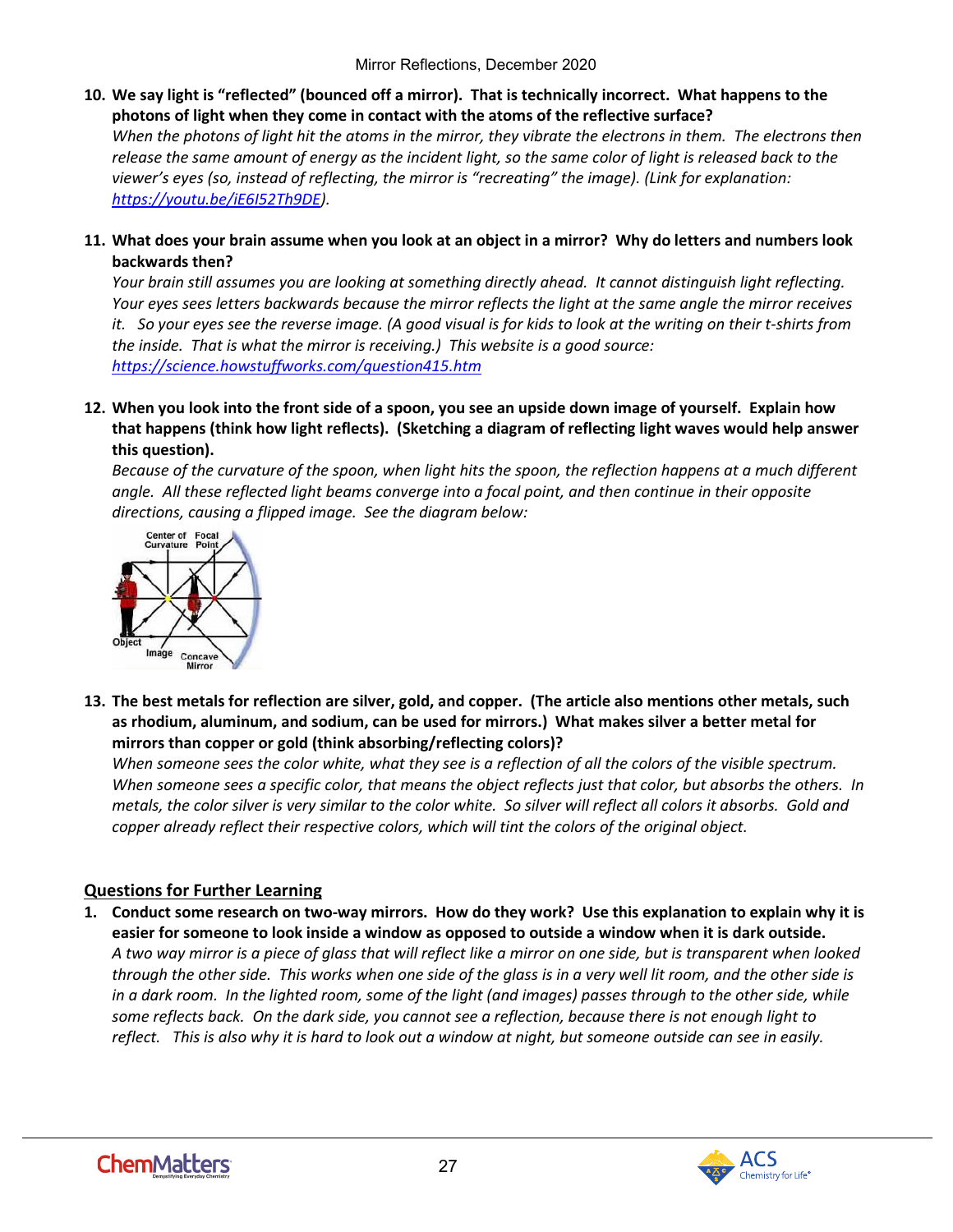- **2. Metals typically bond with oxygen when they oxidize. Silver, however, more readily bonds with sulfur to make Ag2S. Why does sulfur oxidize with silver more readily than oxygen?** *Silver reacts with sulfur more readily than oxygen. The main reason is that sulfur compounds break down more quickly than oxygen when they come into contact with silver.*
- **3. Tarnished silver is actually the compound Ag2S. Commercial tarnish removers remove the layer of silver sulfide to bring back the shiny look of pure silver. Unfortunately, this procedure removes the silver completely, so over time the object decreases in mass. There is another procedure that chemically removes tarnish without removing any of the silver. What is this procedure? What is the reaction, and why is it effective?**

*Another common way to remove tarnish is to rub the affected silver with aluminum foil. Aluminum is higher on the activity series, so it will replace the silver in the sulfide compound. Thus, no silver will be lost. The reaction for this is:* 

 $3 Ag_2S(s) + 2 Al(s) \rightarrow 6 Ag(s) + Al_2S_3(s)$ 

# **Graphic Organizer Rubric**

If you use the Graphic Organizer to evaluate student performance, you may want to develop a grading rubric such as the one below.

| <b>Score</b>   | <b>Description</b> | Evidence                                                               |
|----------------|--------------------|------------------------------------------------------------------------|
| 4              | Excellent          | Complete; details provided; demonstrates deep understanding.           |
| 3              | Good               | Complete; few details provided; demonstrates some understanding.       |
| $\mathfrak{p}$ | Fair               | Incomplete; few details provided; some misconceptions evident.         |
| $\mathbf{1}$   | Poor               | Very incomplete; no details provided; many misconceptions evident.     |
| 0              | Not acceptable     | So incomplete that no judgment can be made about student understanding |

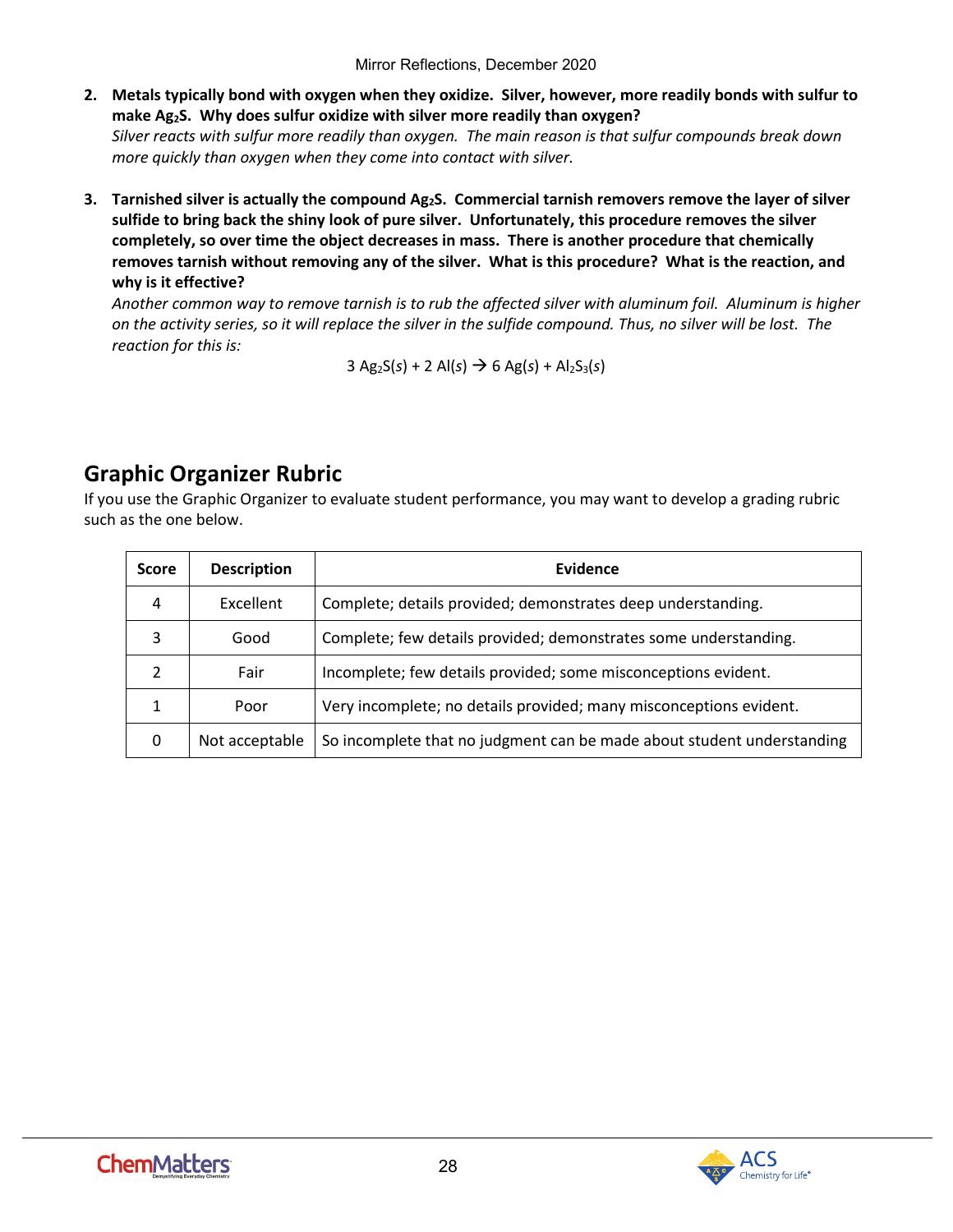# <span id="page-28-0"></span>**Additional Resources**

### <span id="page-28-1"></span>**Labs and demos**

**Silver to Black - and Back:** This activity allows students to remove tarnish from silver using the reaction of tarnish with aluminum[. https://pubs.acs.org/doi/10.1021/ed077p328A](https://pubs.acs.org/doi/10.1021/ed077p328A)

**Silver Test Tube Holiday Ornament:** In this lab, students will carry out a reduction reaction in order to create a silver-plated test tube that can be used as a holiday ornament. [https://teachchemistry.org/classroom](https://teachchemistry.org/classroom-resources/silver-test-tube-holiday-ornament)[resources/silver-test-tube-holiday-ornament](https://teachchemistry.org/classroom-resources/silver-test-tube-holiday-ornament)

Metallic Bonding & Magnetics: In this demonstration students will observe how electrons flow through a metal in an example of metallic bonding. Using tubes made of different metal materials as well as one made of plastic, in combination with a rare earth magnet (neodymium magnet) the teacher will demonstrate how electrons will flow freely through a metal and create a magnetic field. [https://teachchemistry.org/classroom](https://teachchemistry.org/classroom-resources/metallic-bonding-magnetics)[resources/metallic-bonding-magnetics](https://teachchemistry.org/classroom-resources/metallic-bonding-magnetics)

### **Simulations/Videos**

Why do I look upside down in a spoon[? https://youtu.be/prWjk8UlRPs](https://youtu.be/prWjk8UlRPs)

How does light bounce off a mirror[? https://youtu.be/iE6I52Th9DE](https://youtu.be/iE6I52Th9DE)

How do two-way mirrors work?<https://youtu.be/4kKL32opewI>

Aluminum Video<https://teachchemistry.org/classroom-resources/aluminum-video>

### **Lesson Plans**

Observing Properties of Metals – observe different metals and learn about fundamental properties of elements and alloys. <https://teachchemistry.org/classroom-resources/observing-properties-of-those-marvelous-metals>

### **Informational Website**

Chemistry world tarnish explanation <https://www.chemistryworld.com/news/simulations-solve-mystery-of-why-silver-tarnishes/3010299.article#/>

Infographic: Making Silver mirrors <https://www.compoundchem.com/2017/09/06/silver-mirror/>

Compound Interest: Removing tarnish <https://www.compoundchem.com/2013/12/16/removing-tarnish-silver/>

Chemistry of Silver Tarnish & Solutions | Educational Innovations <http://blog.teachersource.com/2014/01/18/chemistry-of-tarnished-silver/>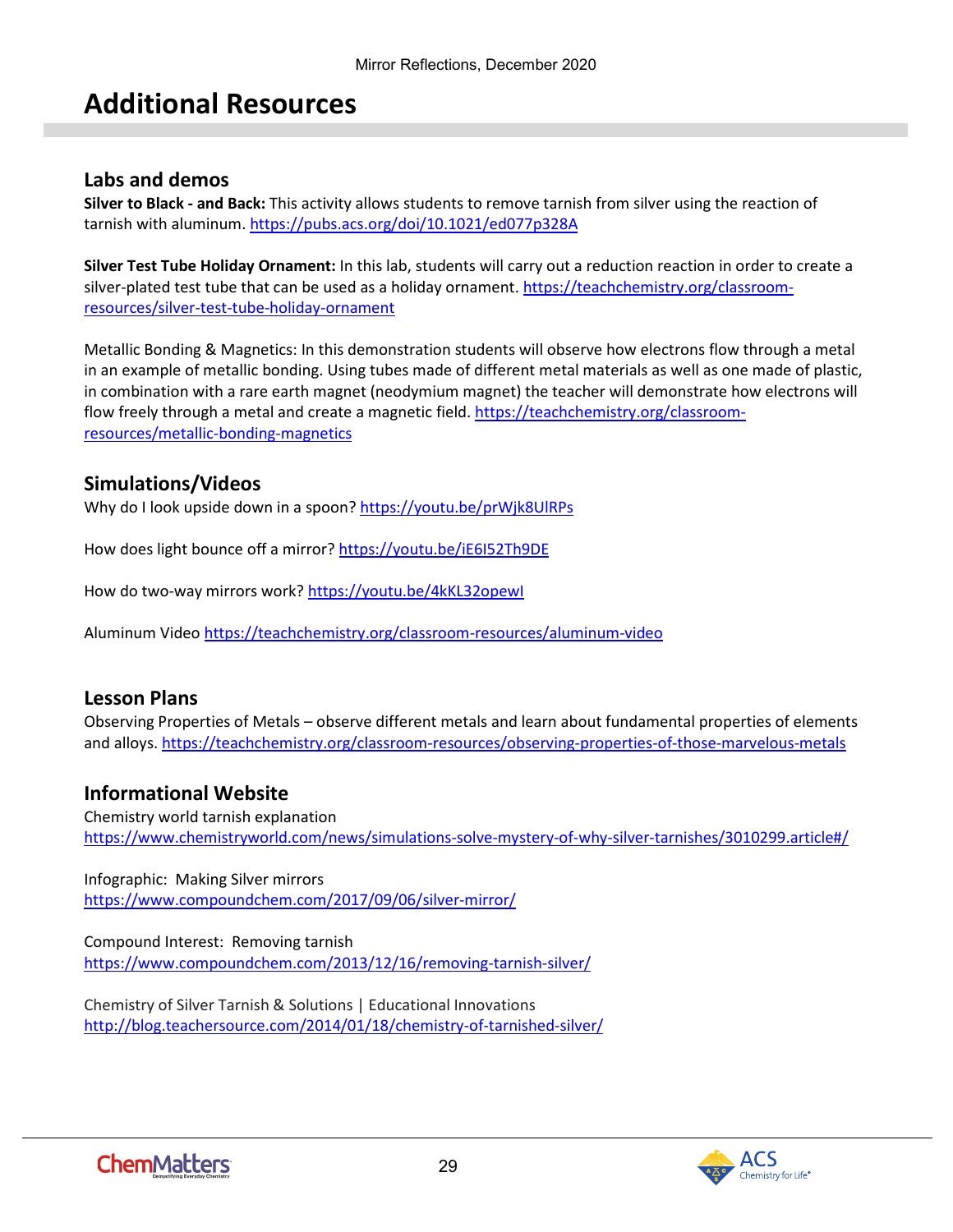# **Chemistry Concepts, Standards, and Teaching Strategies**

### **Connections to Chemistry Concepts**

The following chemistry concepts are highlighted in this article:

- Atomic Structure: electrons
- Chemistry Basics: physical properties
- States of Matter: sublimation
- Electrochemistry: redox reaction

### **Correlations to Next Generation Science Standards**

This article relates to the following performance expectations and dimensions of the NGSS:

### **HS-PS1-1.**

Use the periodic table as a model to predict the relative properties of elements based on the patterns of electrons in the outermost energy level of atoms.

### **HS-ETS1-3.**

Evaluate a solution to a complex real-world problem based on prioritized criteria and tradeoffs that account for a range of constraint, including cost, safety, reliability, and aesthetics, as well as possible social, cultural, and environmental impacts.

### **Disciplinary Core Ideas:**

• PS1.A: Structure and Properties of Matter

### **Science and Engineering Practices:**

- Obtaining, evaluating, and communicating information
- ETS1.C: Optimizing the Design Solution **Nature of Science:**

### **Crosscutting Concepts:**

- Patterns
- Structure and Function

### • Scientific knowledge assumes an order and consistency in natural systems.

**Correlations to Common Core State Standards**

See how *ChemMatters* correlates to the **[Common Core State Standards](https://www.acs.org/content/acs/en/education/resources/highschool/chemmatters/teachers-guide.html)** at www.acs.org/chemmatters.

### **Teaching Strategies**

Consider the following tips and strategies for incorporating this article into your classroom:

- **Alternative to Anticipation Guide:** Before reading, what they think is on the back of mirrors.
	- $\circ$  As they read, students can find information to confirm or refute their original ideas.
	- o After they read, ask students what they learned about making mirrors.
- There is an interesting ACS Reactions video (about 5 minutes long) that relates to some articles in this issue: "Space Mirrors and Other Weird Ways to Fight Climate Change." suggested in the video.<https://youtu.be/9agoVDFJs8A>
	- $\circ$  Consider showing the video after the students have read "Mirror Reflections" and "How to Raise a Jellyfish." Ask students to think about the risks and benefits of the solutions



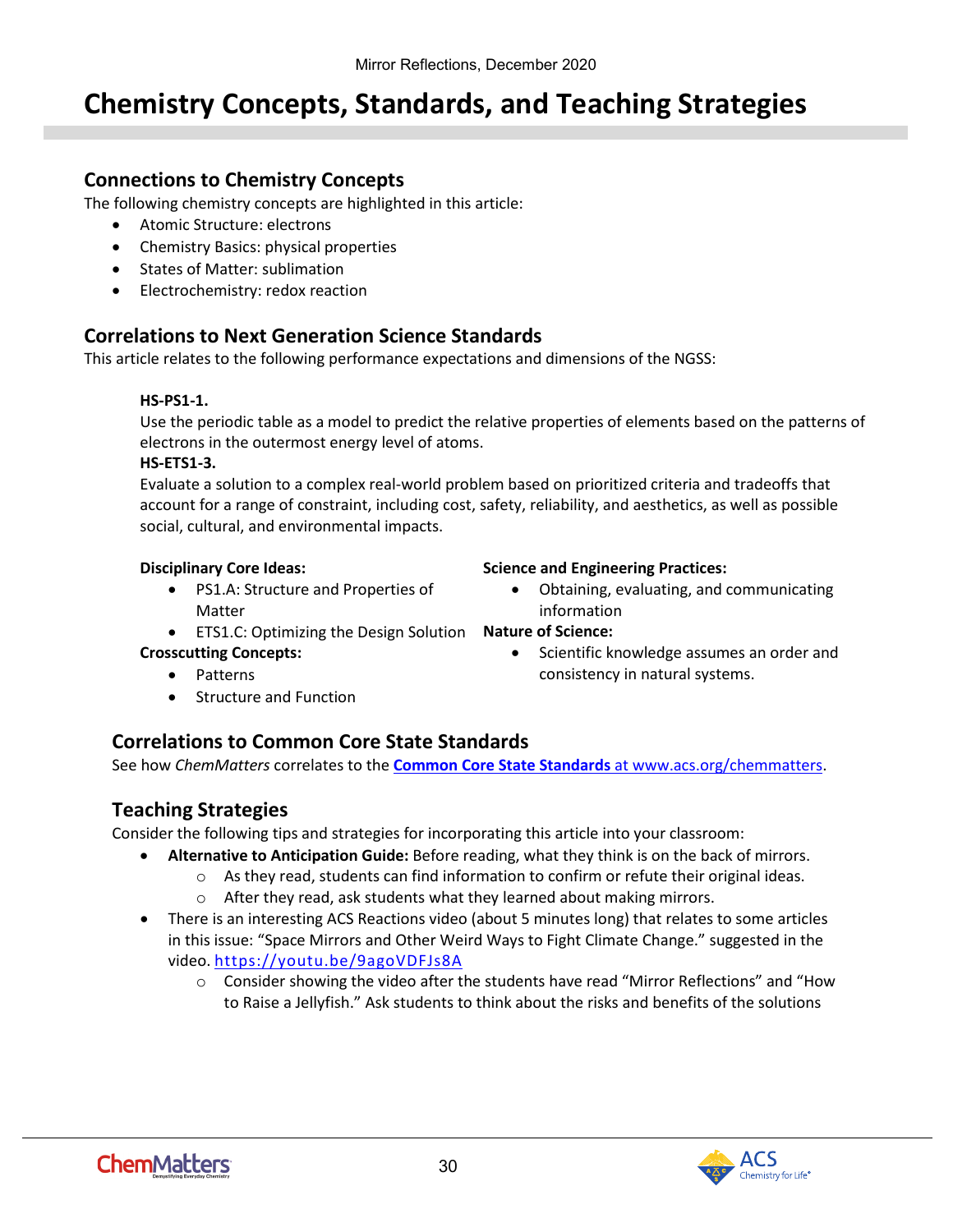# **Mirror Mysteries**

A variety of materials and methods have been used over the years to make mirrors. Five of the more common ones are listed below, but each letter has been randomly substituted with another letter of the alphabet. The letter substitutions are the same for each word. Can you identify all the materials and methods to make mankind's magnificent mirrors?

(Starting hint: Q stands for U and Y stands for M)

| $\mathbf{B}$ | D | .F. | G |  |  | $\mid$ M $\mid$ N $\mid$ | $\overline{O}$ | $\mathsf{P}$ | $^{\circ}$ O $_{\circ}$ | $R$ S <sup>1</sup> |  | v | w |  |  |
|--------------|---|-----|---|--|--|--------------------------|----------------|--------------|-------------------------|--------------------|--|---|---|--|--|
|              |   |     |   |  |  |                          |                |              |                         |                    |  |   |   |  |  |

| <b>Materials</b> | Methods                  |  |
|------------------|--------------------------|--|
| <b>DOUBLE</b>    | <b>WZUODNOAX</b>         |  |
| ZVDOIOTA         | <b>TYTUXTYTPOZA</b>      |  |
| XUTDD            | LULFPEZWUTPOAX           |  |
| <b>YLEFQEC</b>   | <b>DQVUOYTPOZA</b>       |  |
| <b>TUQYOAQY</b>  | <b>BTFQQY ILWZDOPOZA</b> |  |

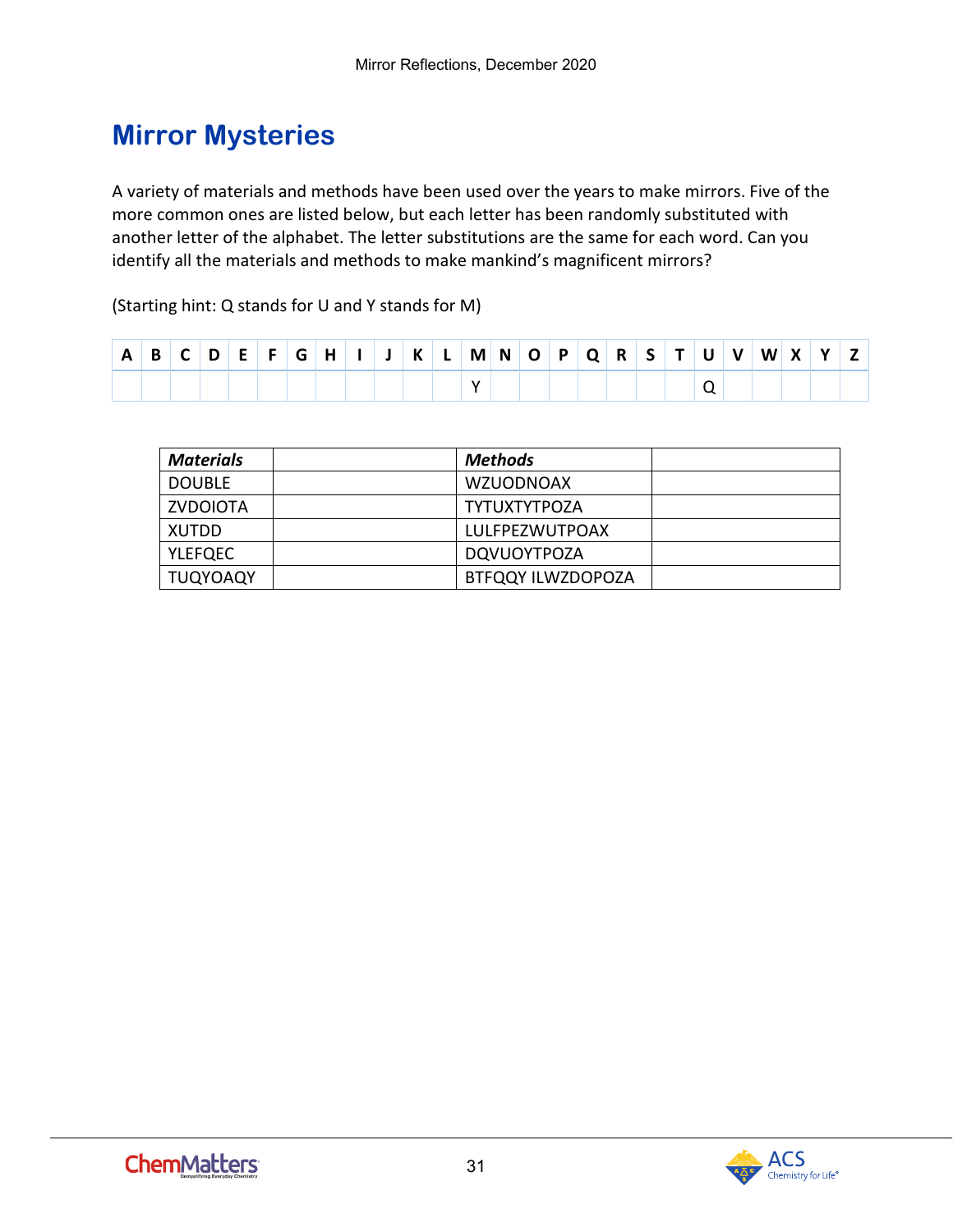# **Mirror Mysteries – Answer Key**

A variety of materials and methods have been used over the years to make mirrors. Five of the more common ones are listed below, but each letter has been randomly substituted with another letter of the alphabet. The letter substitutions are the same for each word. Can you identify all the materials and methods to make mankind's magnificent mirrors?

(Starting hint: Q stands for U and Y stands for M)

| v   F   I   L   K   X   N   O   M   R   U   Y   A   Z   W   J   E   D   P   Q   B   H   S   C   G |  |  |  |  |  |  |  |  |  |  |  |  |
|---------------------------------------------------------------------------------------------------|--|--|--|--|--|--|--|--|--|--|--|--|

| <b>Materials</b> |                 | Methods                  |                          |
|------------------|-----------------|--------------------------|--------------------------|
| <b>DOUBLE</b>    | <b>SILVER</b>   | <b>WZUODNOAX</b>         | <b>POLISHING</b>         |
| <b>ZVDOIOTA</b>  | <b>OBSIDIAN</b> | TYTUXTYTPOZA             | <b>AMALGAMATION</b>      |
| XUTDD            | <b>GLASS</b>    | LULFPEZWUTPOAX           | <b>ELECTROPLATING</b>    |
| <b>YLEFQEC</b>   | <b>MERCURY</b>  | <b>DQVUOYTPOZA</b>       | <b>SUBLIMATION</b>       |
| <b>TUQYOAQY</b>  | <b>ALUMINUM</b> | <b>BTFQQY ILWZDOPOZA</b> | <b>VACUUM DEPOSITION</b> |

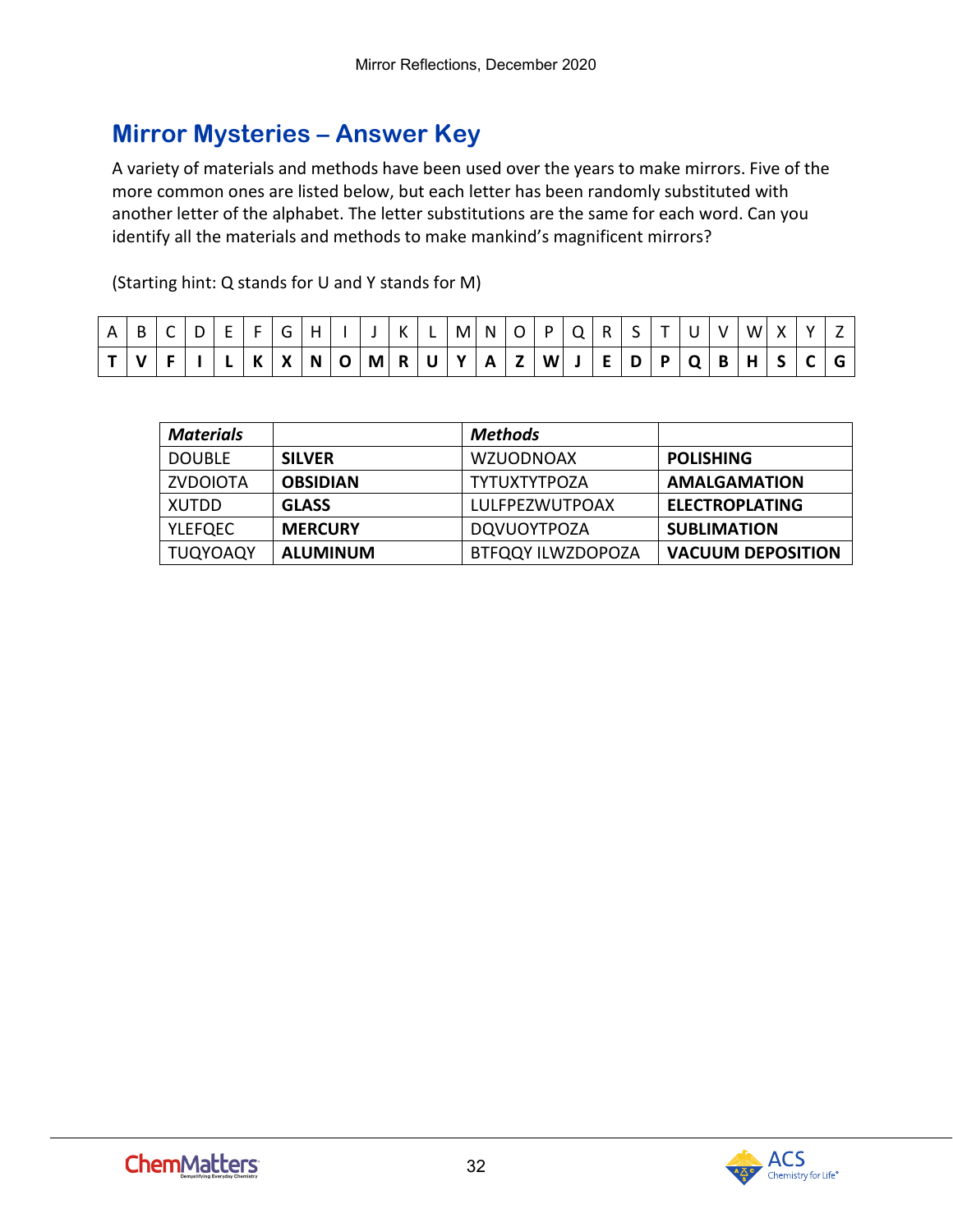# <span id="page-32-0"></span>*December 2020*

# **Table of Contents**

# *[Anticipation Guide 3](#page-33-0)4*

Activate students' prior knowledge and engage them before they read the article.

# *[Reading Comprehension Questions](#page-34-0) 35*

These questions are designed to help students read the article (and graphics) carefully. They can help the teacher assess how well students understand the content and help direct the need for follow-up discussions and/or activities. You'll find the questions ordered in increasing difficulty.

# *[Graphic Organizer](#page-35-0) 37*

This helps students locate and analyze information from the article. Students should use their own words and not copy entire sentences from the article. Encourage the use of bullet points.

## *[Answers](#page-37-0) 38*

Access the answers to reading comprehension questions and a rubric to assess the graphic organizer.

# *[Additional Resources](#page-40-0) 41*

Here you will find additional labs, simulations, lessons, and project ideas that you can use with your students alongside this article.

33

# *[Chemistry Concepts, Standards, and Teaching Strategies](#page-41-0) 42*

### ACS Chemistry for Life®



**Teacher's Guide**

**Can a Vaccine End the Pandemic?**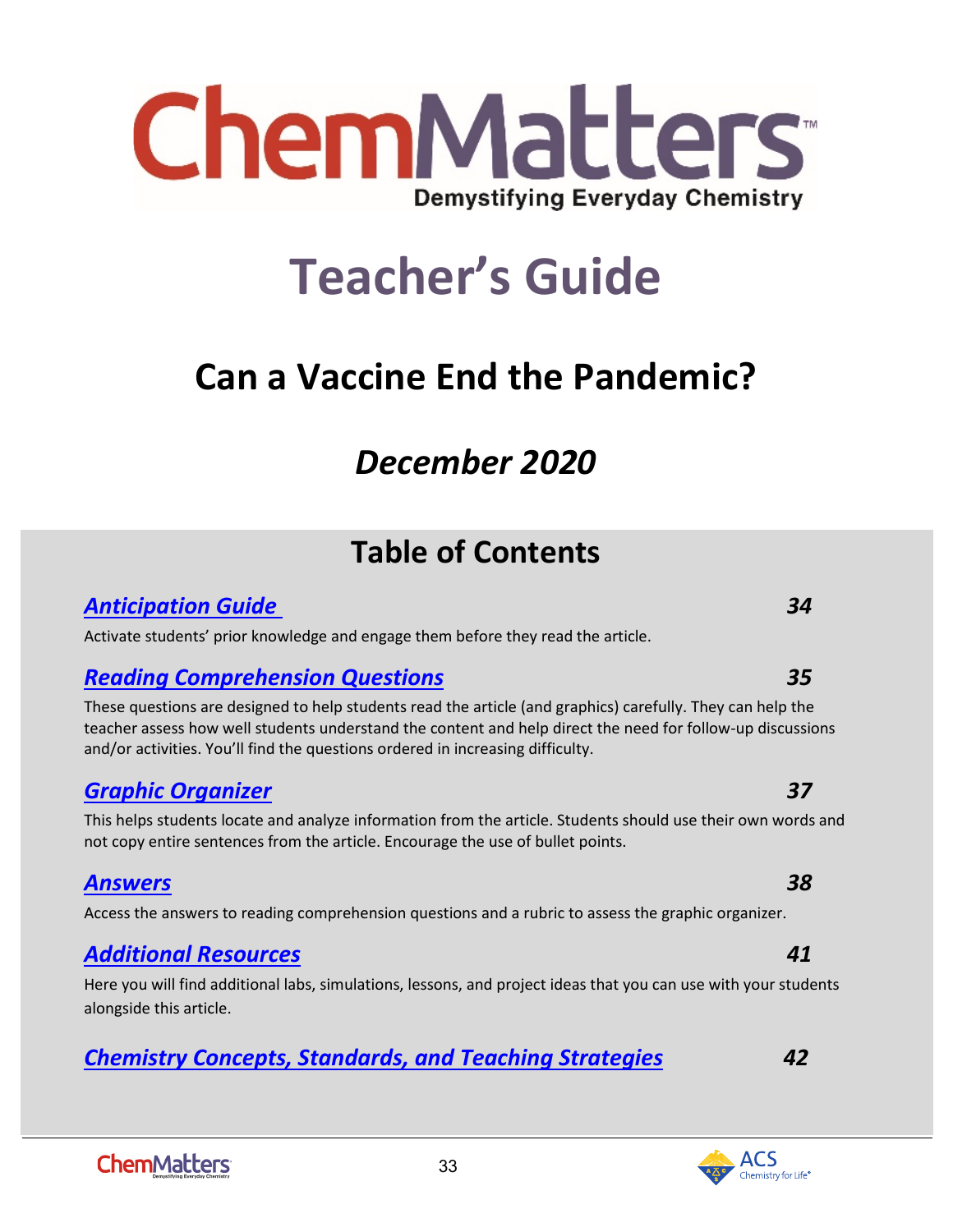# <span id="page-33-0"></span>**Anticipation Guide**

Name:

**Directions:** *Before reading the article***,** in the first column, write "A" or "D," indicating your **A**greement or **D**isagreement with each statement. Complete the activity in the box.

As you read, compare your opinions with information from the article. In the space under each statement, cite information from the article that supports or refutes your original ideas.

| Me | <b>Text</b> | <b>Statement</b>                                                                                            |
|----|-------------|-------------------------------------------------------------------------------------------------------------|
|    |             | 1. Most infants receive a vaccine for hepatitis B shortly after birth.                                      |
|    |             | 2. Smallpox was the first disease treated by vaccination.                                                   |
|    |             | 3. Your skin is part of your immune system.                                                                 |
|    |             | 4. Vaccines introduce part of a whole virus to make your body produce antibodies<br>specific for the virus. |
|    |             | 5. All vaccines work the same way.                                                                          |
|    |             | 6. COVID-19 is the first viral disease that has kept children home.                                         |
|    |             | 7. Vaccines may contain formaldehyde.                                                                       |
|    |             | 8. Some multi-dose vaccines contain the same amount of mercury as that in a 3-oz can<br>of tuna.            |
|    |             | 9. Aluminum phosphate is added to some vaccines to prevent unwanted bacteria and<br>fungi growth.           |
|    |             | 10. Smallpox has been eradicated due to the use of vaccines.                                                |

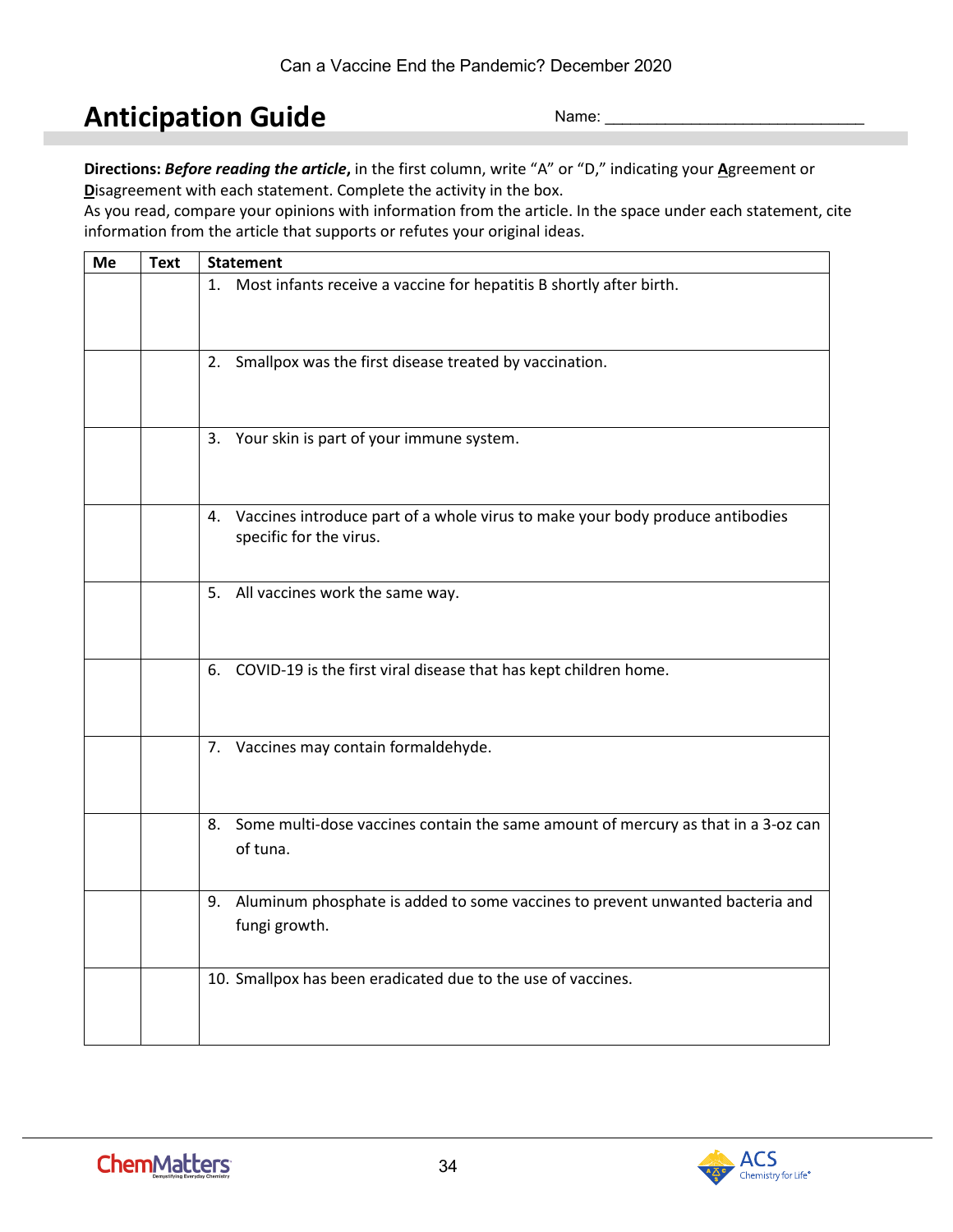# <span id="page-34-0"></span>**Student Reading Comprehension Questions**

Name:

**Directions**: Use the article to answer the questions below.

- 1. What does a vaccine do for a person?
- 2. How did Dr. Edward Jenner's method differ from what the Chinese doctors had been doing to try to help people fight off smallpox?
- 3. Which part of the immune system can be "trained" using vaccines?
- 4. Why does giving you the virus in the form of a vaccine help you fight off the virus that you might eventually be exposed to?
- 5. What is the difference between an antigen and an antibody?
- 6. Formaldehyde is a compound used as a preservative in funeral homes. Why are tiny amounts of this compound included in a vaccine?
- 7. The three major parts of the coronavirus are the viral envelope, which is made of proteins, the spike proteins that cover the viral envelope, and the RNA that is inside the viral envelope.
	- a. Which part of the virus is responsible for the reproduction of more virus particles?
	- b. Which part of the virus is responsible for getting it into a human cell?
- 8. Make an analogy for a virus and use it to describe each of the four main strategies used to produce vaccines. (You do not have to consider what it will do in the body, only how it relates to the virus itself.)



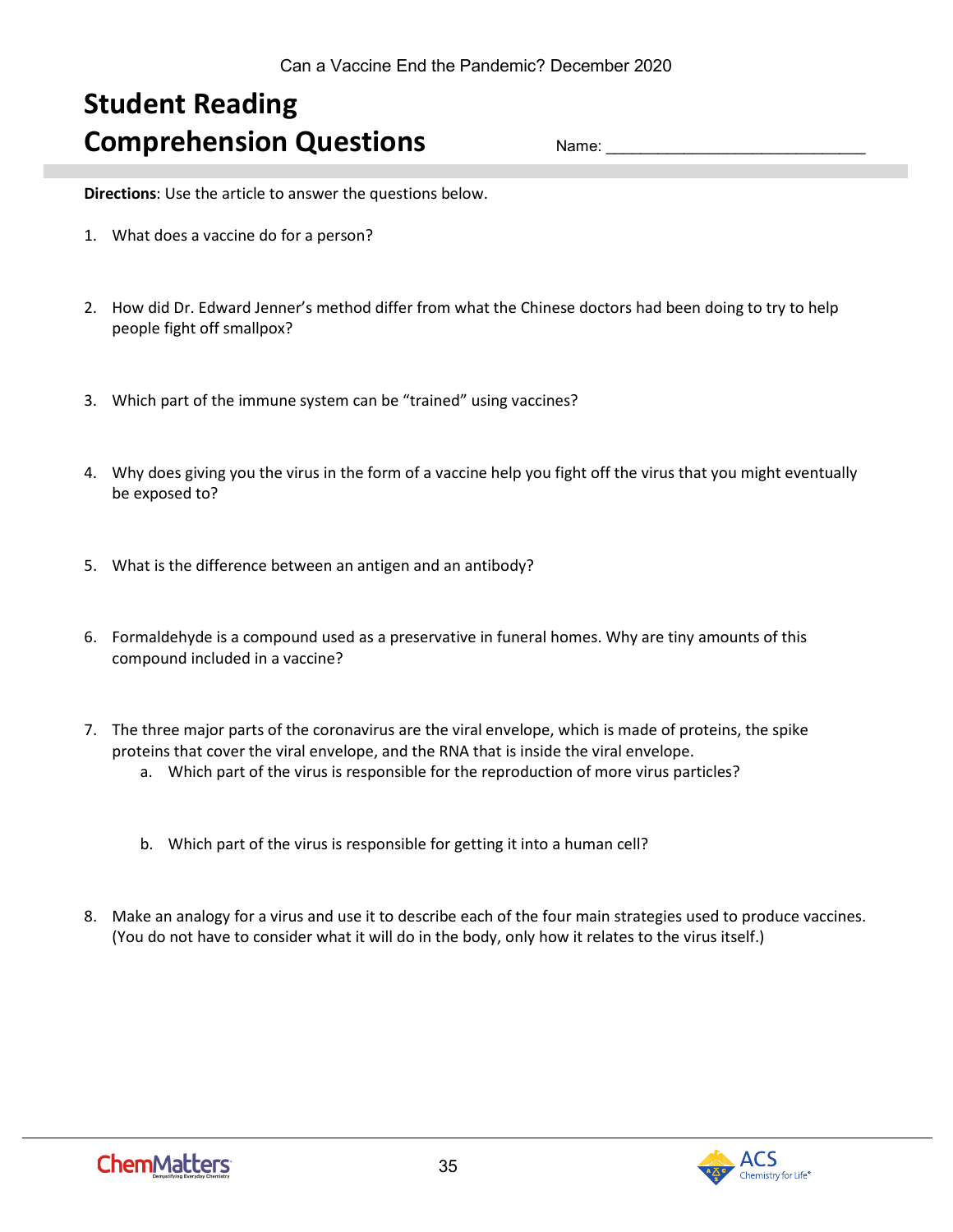### **Student Reading Comprehension Questions, cont.**

### **Questions for Further Learning**

### *Write your answers on another piece of paper if needed.*

- 1. Watch the video using the link at the end of the article.
	- a. The virus responsible for the COVID-19 pandemic is in a class of viruses, called coronaviruses, that our bodies have had prior exposure to. Why does this help to speed the development of a vaccine for this most recent virus?
	- b. At what point in your exposure to a virus are you considered to be infected?
	- c. What is the role of the spike protein on the SARS CoV-2 virus?
	- d. Why is knowledge of the specific structure and shape of the spike protein on a coronavirus important to scientists that are working on a vaccine for that virus?
- 2. Choose one of the four vaccine strategies and explain how putting that type of vaccine in your body is different from infecting the body with the virus you are trying to fight.
- <span id="page-35-0"></span>3. Consider the doctors that originally worked with the smallpox virus. Write an experimental question, along with a hypothesis, that may have guided:
	- a. the Chinese doctors.
	- b. the English doctor, Edward Jenner.

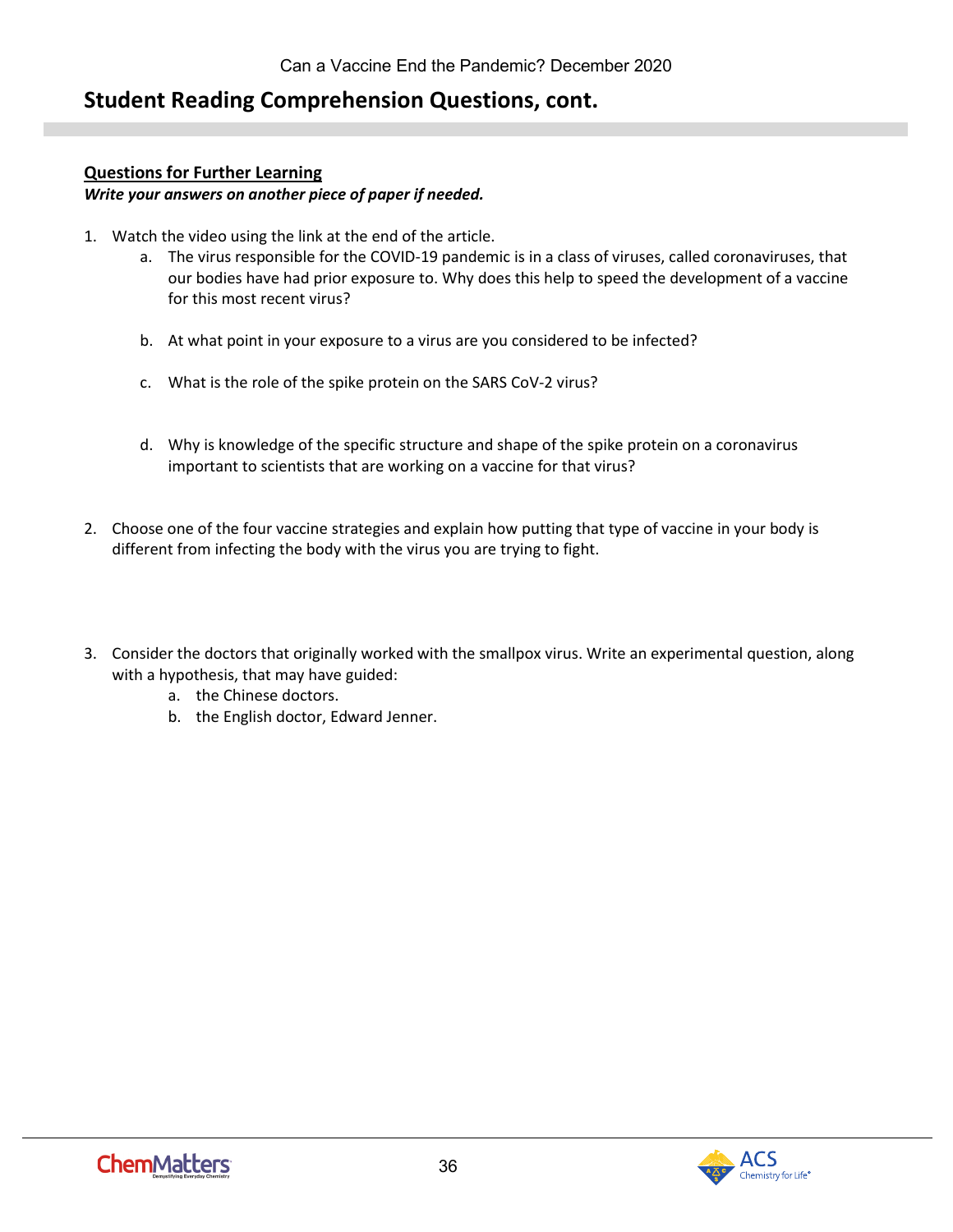# **Graphic Organizer**

Name:

**Directions**: As you read, complete the graphic organizer below to describe what you learned about vaccines.

| 3                                   | New things you learned<br>about making vaccines                                               |  |
|-------------------------------------|-----------------------------------------------------------------------------------------------|--|
| $\overline{2}$                      | Additives that may be<br>added to vaccines, and<br>why they are needed                        |  |
|                                     | <b>Question you have</b><br>about vaccines                                                    |  |
| $\hspace{0.1in} \bullet$<br>Contact | How does an<br>understanding of<br>chemistry help you<br>make decisions about<br>your health? |  |

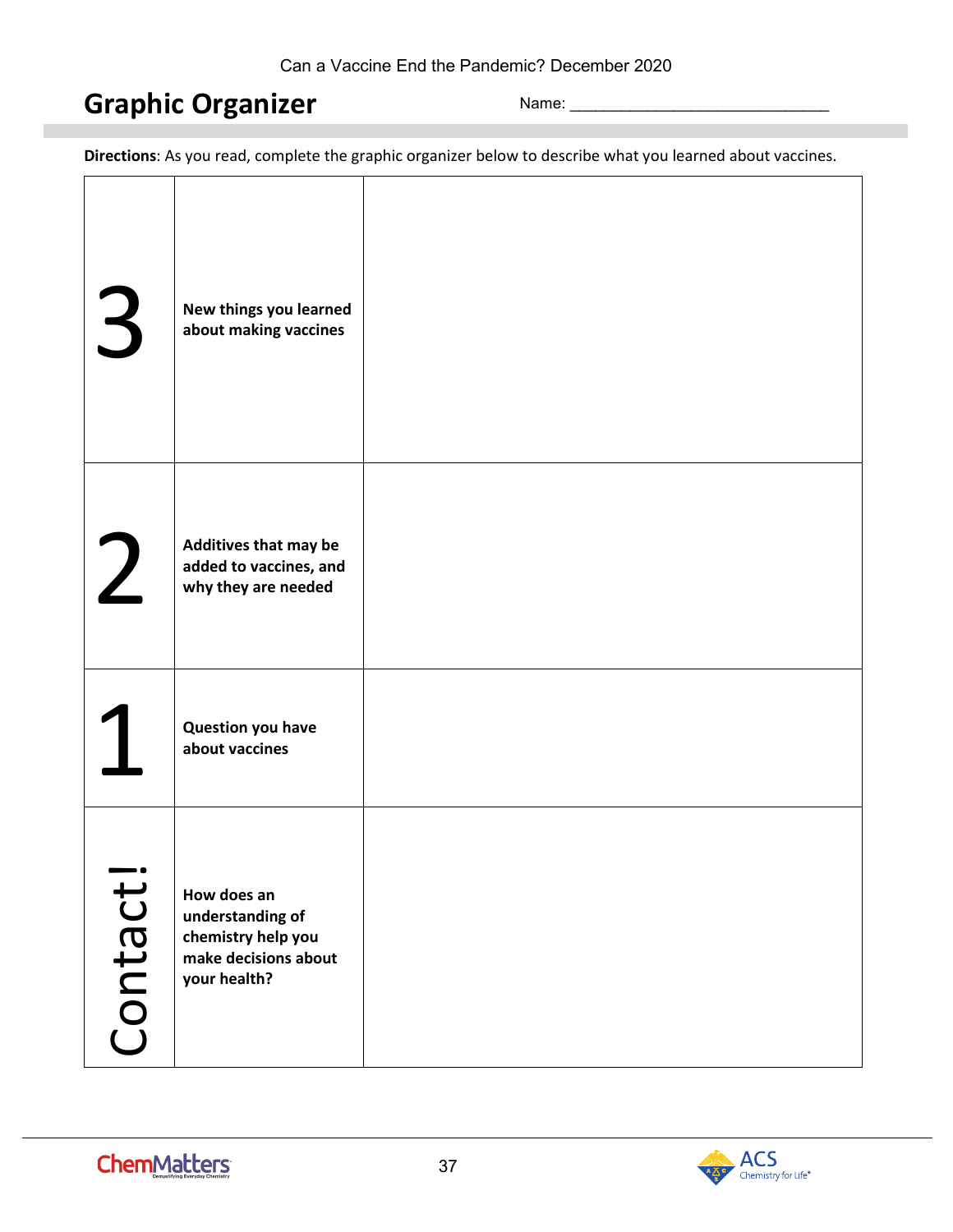# <span id="page-37-0"></span>**Answers to Reading Comprehension Questions & Graphic Organizer Rubric**

### **1. What does a vaccine do for a person?**

*A vaccine helps the immune system to fight off certain infections or diseases.*

**2. How did Dr. Edward Jenner's method differ from what the Chinese doctors had been doing to try to help people fight off smallpox?**

*The Chinese doctors were using discharges from infected people to introduce the same virus into people as they were trying to prevent. Dr. Jenner used a similar, but not the same, virus and introduced it into people to see if it would stave off the intended virus.* 

### **3. Which part of the immune system can be "trained" using vaccines?**

*The adaptive immune system, because it is more specific to the foreign substances in the body and adapts to remove or fight them.*

**4. Why does giving you the virus in the form of a vaccine help you fight off the virus that you might eventually be exposed to?**

*It gives your body a chance to build up some immunity before you get infected, so it can fight it off faster.*

**5. What is the difference between an antigen and an antibody?**

*An antigen is a substance or molecule that triggers an immune response. An antibody is produced by the body in response to the antigen so it can recognize the antigen, bind to it, and prevent it from doing its damage.*

**6. Formaldehyde is a compound used as a preservative in funeral homes. Why are tiny amounts of this compound included in a vaccine?**

*Formaldehyde is a molecule which can inactivate a virus, making it unable to replicate.*

- **7. Three major parts of the coronavirus are the viral envelope, which is made of proteins, the spike proteins that cover the viral envelope, and the RNA that is inside the viral envelope.**
	- **a. Which part of the virus is responsible for the reproduction of more virus particles?** *RNA. When the RNA is released into a human cell, the cell treats it like any other RNA and ends up replicating many more viruses that eventually burst out of the cell to go infect new cells.*
	- **b. Which part of the virus is responsible for getting it into a human cell?** *The spike protein. It binds with a receptor molecule on the outside of a cell, allowing it to then merge with the lipid membrane and deliver its contents to the inside of the cell.*
- **8. Make an analogy for a virus and use it to describe each of the four main strategies used to produce vaccines. (You do not have to consider what it will do in the body, only how it relates to the virus itself.)** *Answers will vary. Look for understanding of how the vaccine component is different from the "live" virus.*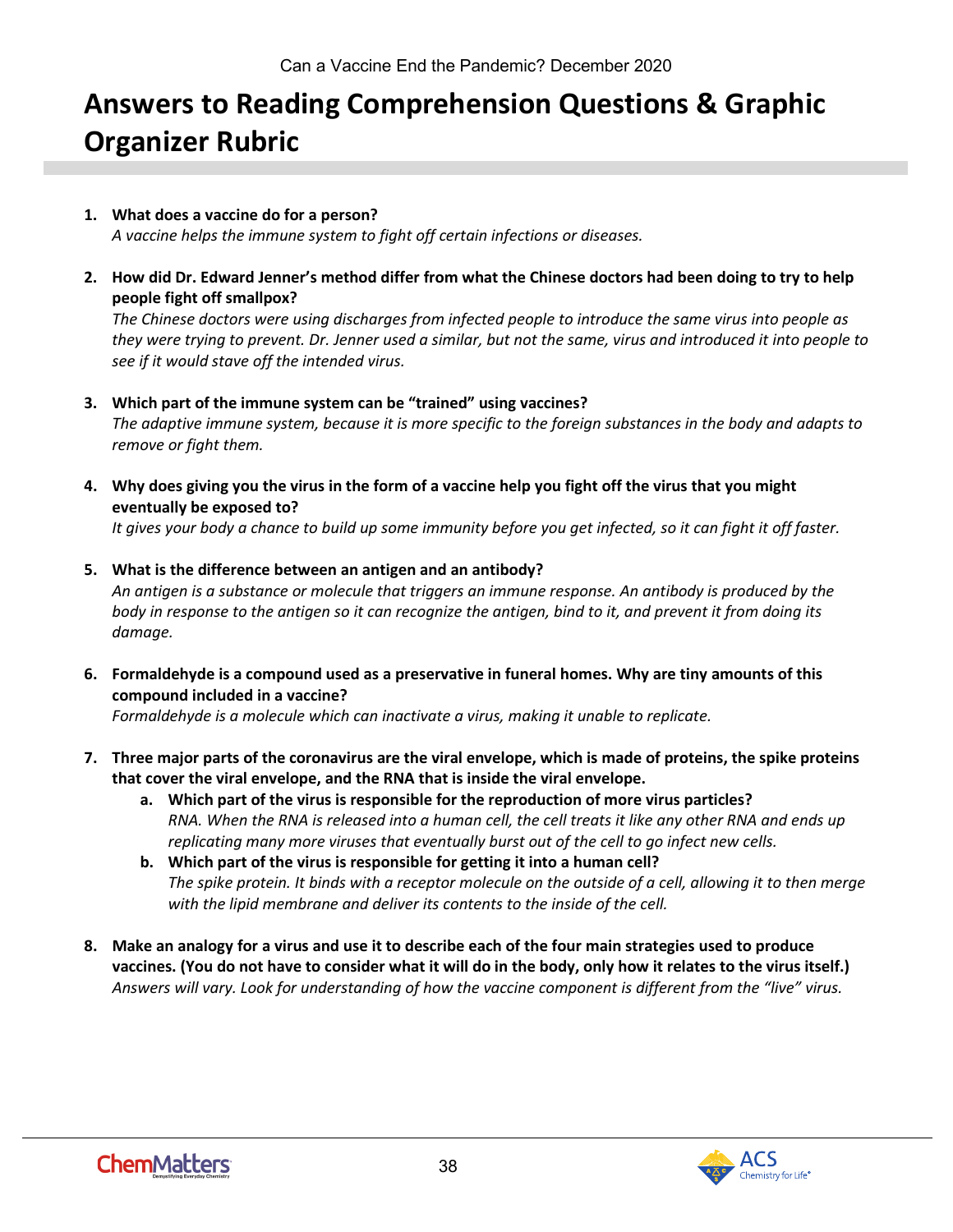### **Questions for Further Learning**

- **1. Watch the video using the link at the end of the article: [bit.ly/Reactions-Vaccine](https://www.acs.org/content/acs/en/pressroom/reactions/videos/2020/coronavirus-vaccine-where-are-we-and-whats-next.html)**
	- **a. The virus responsible for the COVID-19 pandemic is in a class of viruses, called coronaviruses, that our bodies have had prior exposure to. Why does this help to speed the development of a vaccine for this most recent virus?**

*Since our immune system has been exposed to similar types of molecules, it has already developed antibodies and a mechanism to fight it. Scientists do not have to start at the beginning of the process if they already know a lot about how the virus works and have already developed similar vaccines. The hope is that they can build on the framework of what has already been tested, thus saving a lot of time.*

- **b. At what point in your exposure to a virus are you considered to be infected?** *When the viral RNA has entered one of your cells.*
- **c. What is the role of the spike protein on the SARS CoV-2 virus?** *To find the receptor on the outside of the cell, starting the infection process.*
- **d. Why is knowledge of the specific structure and shape of the spike protein on a coronavirus important to scientists that are working on a vaccine for that virus?** *Understanding the structure can give scientists possible avenues for designing a vaccine molecule that prevents the spike protein from doing its job.*
- **2. Choose one of the four vaccine strategies and explain how putting that type of vaccine in your body is different from infecting the body with the virus you are trying to fight.**

*Weakened: These are very similar to the actual virus, but scientists have found a way to modify the part of it that allows replication inside your cells. If it doesn't make more viruses, it does not progress the infection. Inactive: These are also very similar to the actual virus, but scientists have completely inactivated its ability to replicate, while keeping the parts that trigger the immune response.*

*Subunit: Sometimes a particular part of the virus is responsible for starting the infection process. In this case, it may be possible to use only that part of the virus, like a particular protein, rather than the full virus and RNA.*

*Piggyback: Use a known and harmless virus to inject RNA or DNA into the human cell in the same way as an infection, but the injected nucleic acid will contain the genetic code for a specific part of the virus. This is similar to the subunit strategy, but the molecule is made in the cell, rather than added to the vaccine.*

### **3. Consider the doctors that originally worked with the smallpox virus. Write an experimental question, along with a hypothesis, that may have guided:**

- **a. The Chinese doctors.**
- **b. The English doctor, Edward Jenner.**

*Answers will vary. The difference will be that the Chinese doctors were using the exact virus, while Jenner was using a different one that was similar.*

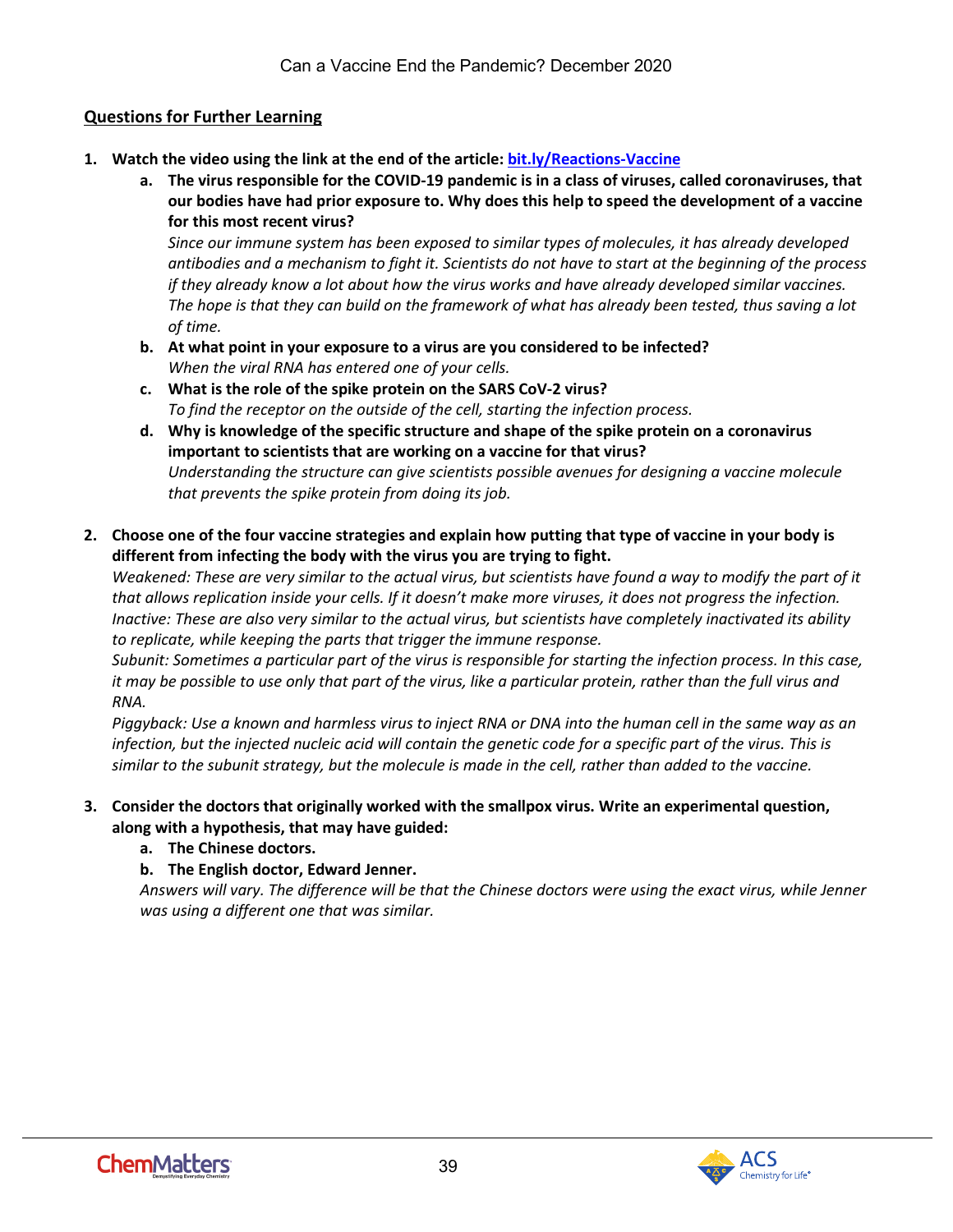### **Graphic Organizer Rubric**

If you use the Graphic Organizer to evaluate student performance, you may want to develop a grading rubric such as the one below.

| <b>Score</b> | <b>Description</b> | Evidence                                                               |
|--------------|--------------------|------------------------------------------------------------------------|
| 4            | Excellent          | Complete; details provided; demonstrates deep understanding.           |
| 3            | Good               | Complete; few details provided; demonstrates some understanding.       |
|              | Fair               | Incomplete; few details provided; some misconceptions evident.         |
|              | Poor               | Very incomplete; no details provided; many misconceptions evident.     |
| 0            | Not acceptable     | So incomplete that no judgment can be made about student understanding |

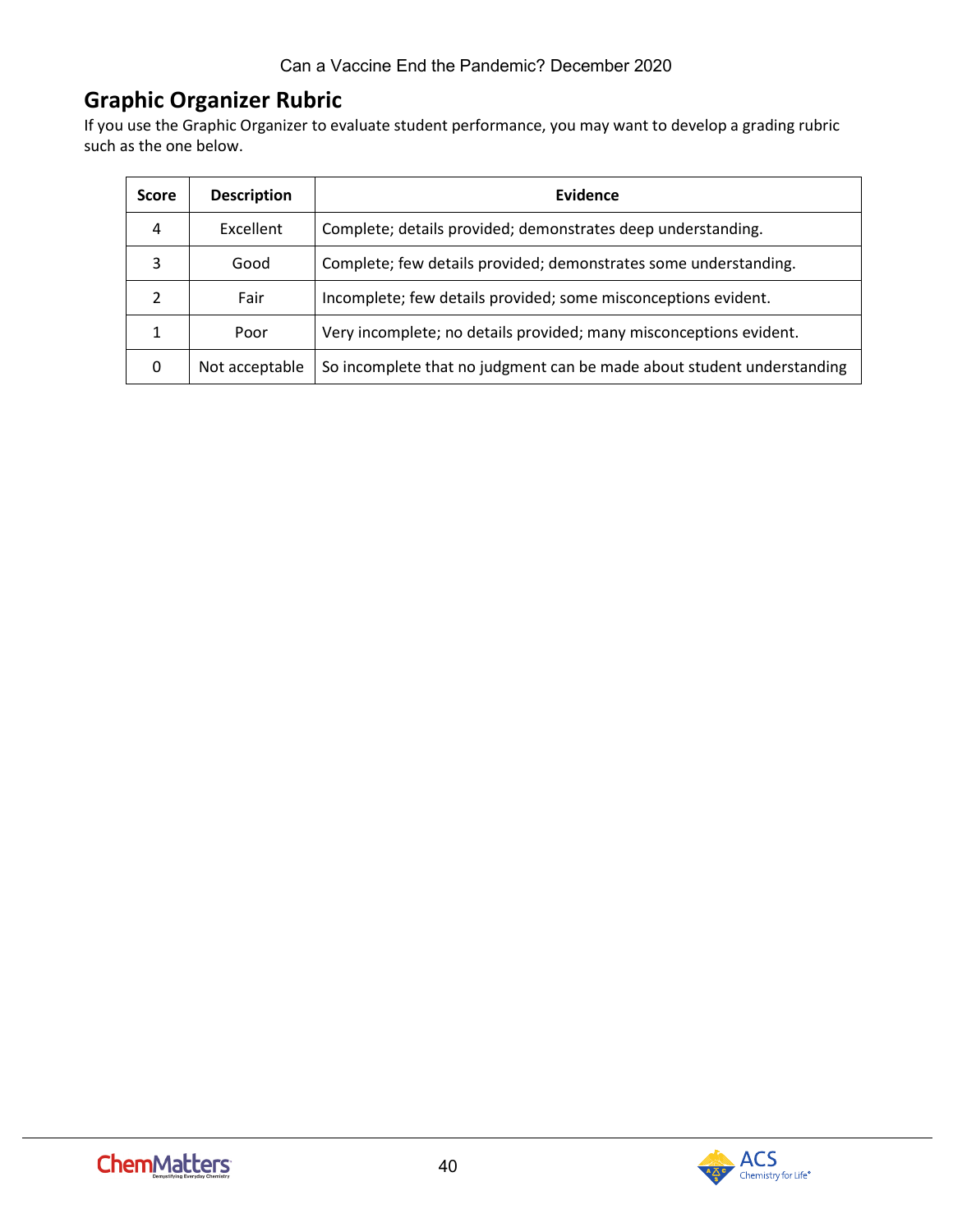# <span id="page-40-0"></span>**Additional Resources**

### **Labs and demos**

**Spreading Diseases:** In this activity, students model how a virus spreads through a group. Demonstration similar to the one found at the following website to show how easily a virus can be transmitted. There are many variants of this demonstration. Some use a gel that glows under black light to track where the gel shows up after some activity. Others like this one use a non-contact version where students have water in cups and use any chemical that changes pH to represent the virus. All cups are later tested with phenolphthalein. <https://www.sciencelearn.org.nz/resources/192-spreading-diseases>

### **Simulations**

**"Solve the Outbreak" CDC Interactive Game:** Get clues, analyze data, solve the scenario, and save lives! In this app, you get to be the Disease Detective. <https://www.cdc.gov/mobile/applications/sto/web-app.html>

### **Lessons and lesson plans**

**"The Vaccine Makers Project" Full lesson plans:** Find 12 complete lesson plans covering the human immune system, disease and vaccination, biomedical research and animals, and how diseases spread. <https://vaccinemakers.org/lessons>

### **Projects and extension activities**

Research one of the prior pandemics and describe the progression of the pandemic and how it finally ended.

### Play a card game called "VaxCards"[. http://www.vaxcards.com/rules](http://www.vaxcards.com/rules)

The following description from the website explains why this should not be a touch subject.

- o This game was created by doctors for a few simple reasons.
	- To educate kids and parents about vaccination and infectious diseases
	- To provide a fun way to achieve this education, and
	- **To provide a reward for vaccination that kids want!**
- $\circ$  Vaccination should not be a touchy subject, and we hope this game will start the conversation for those who are hesitant and make the process easier for parents and children to get educated about the diseases vaccines protect us from.

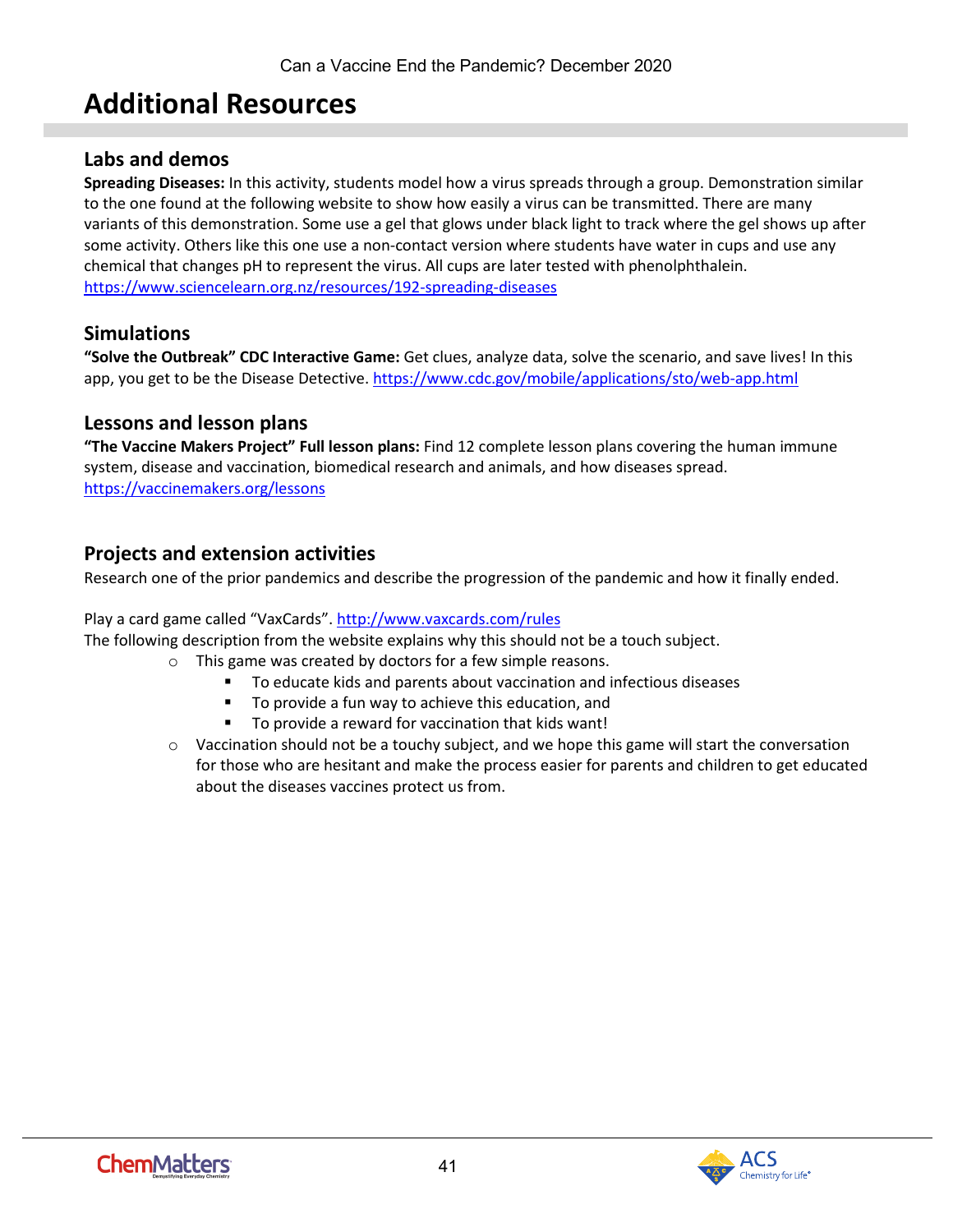# <span id="page-41-0"></span>**Chemistry Concepts, Standards, and Teaching Strategies**

### **Connections to Chemistry Concepts**

The following chemistry concepts are highlighted in this article:

• Molecules & Bonding: Molecular structure

### **Correlations to Next Generation Science Standards**

This article relates to the following performance expectations and dimensions of the NGSS:

### **HS-ETS1-3**

Evaluate a solution to a complex real-world problem based on prioritized criteria and tradeoffs that account for a range of constraint, including cost, safety, reliability, and aesthetics, as well as possible social, cultural, and environmental impacts.

### **Disciplinary Core Ideas:**

• ETS1.C: Optimizing the Design Solution

### **Crosscutting Concepts:**

- Cause and Effect: Mechanism and explanation
- Structure and Function

### **Science and Engineering Practices:**

- Constructing explanations (for science) and designing solutions (for engineering)
- Obtaining, evaluating, and communicating information

### **Nature of Science:**

• Scientific knowledge assumes an order and consistency in natural systems.

### **Correlations to Common Core State Standards**

See how *ChemMatters* correlates to the [Common Core State Standards](https://www.acs.org/content/acs/en/education/resources/highschool/chemmatters/teachers-guide.html) at www.acs.org/chemmatters.

### **Teaching Strategies**

Consider the following tips and strategies for incorporating this article into your classroom:

- **Alternative to Anticipation Guide:** Before reading, ask students if how they think a vaccine against COVID-19 might work, and what might be in it.
- As they read, students can find information to confirm or refute their original ideas.
- After they read, ask students what they learned about how vaccines are developed.
- An excellent video (about 5 minutes long) that complements the information in the article is the ACS Reactions video: "Could a mRNA Vaccine End the Pandemic?" (also link on p. 18) <https://youtu.be/gDY8pH6OWBc>. This could be shown before or after reading the article.